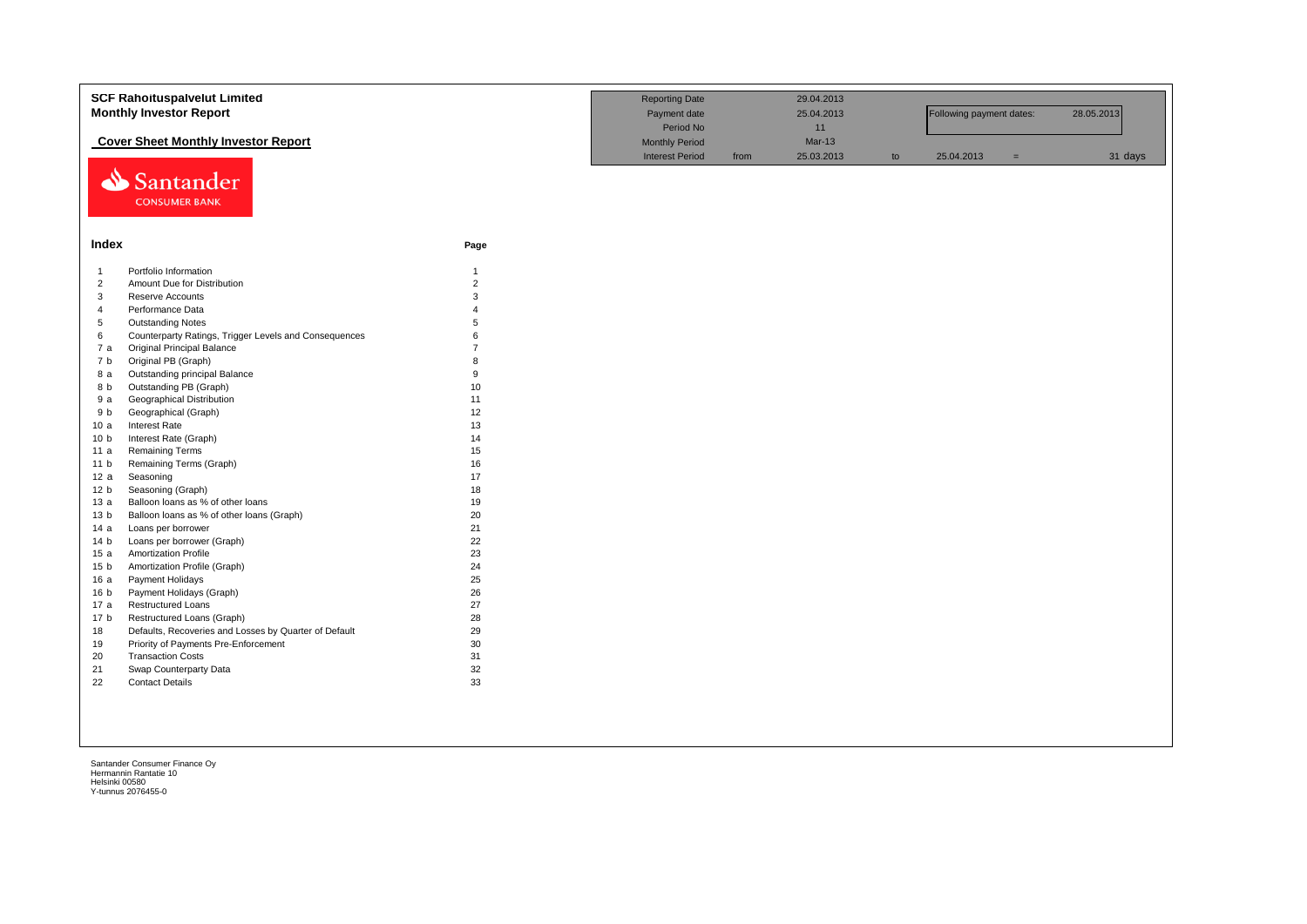| <b>SCF Rahoituspalvelut Limited</b>                  |                                                | <b>Reporting Date</b>          | 29.04.2013       |                   |         |
|------------------------------------------------------|------------------------------------------------|--------------------------------|------------------|-------------------|---------|
| <b>Monthly Investor Report</b>                       |                                                | Payment date<br>Period No      | 25.04.2013<br>11 |                   |         |
| 1. Portfolio Information                             |                                                | <b>Monthly Period</b>          | $Mar-13$         |                   |         |
|                                                      |                                                | <b>Interest Period</b><br>from | 25.03.2013       | to $25.04.2013 =$ | 31 days |
| Santander<br>⇘<br><b>CONSUMER BANK</b>               |                                                |                                |                  |                   |         |
|                                                      | <b>Current Period</b>                          | <b>Previous Period</b>         |                  |                   |         |
|                                                      |                                                |                                |                  |                   |         |
| <b>Outstanding receivables</b>                       | <b>Aggregated Outstanding</b>                  | <b>Aggregated Outstanding</b>  |                  |                   |         |
|                                                      | <b>Principal Amount</b>                        | <b>Principal Amount</b>        |                  |                   |         |
| <b>Opening balance</b>                               | 264 741 902,33 EUR                             | 281 475 782,85 EUR             |                  |                   |         |
| Scheduled Loan Principal Repayments                  | 7 947 274,53 EUR                               | 8 128 828,58 EUR               |                  |                   |         |
| Prepayments                                          | 8 166 600,56 EUR                               | 8 441 152,47 EUR               |                  |                   |         |
| <b>Deemed Collections</b>                            | <b>EUR</b><br>$\sim$                           | - EUR                          |                  |                   |         |
| <b>Total Principal Payments Received</b>             | 16 113 875,09 EUR                              | 16 569 981,05 EUR              |                  |                   |         |
|                                                      |                                                |                                |                  |                   |         |
| New Defaulted Auto Loans in Period                   |                                                | <b>EUR</b><br>163 899,47 EUR   |                  |                   |         |
| <b>Closing Balance</b>                               | 112 158,96<br><b>EUR</b><br>248 515 868,28 EUR | 264 741 902,33 EUR             |                  |                   |         |
|                                                      |                                                |                                |                  |                   |         |
|                                                      |                                                |                                |                  |                   |         |
| <b>Total revenue collections</b>                     |                                                |                                |                  |                   |         |
| Revenue and fees received on loan balances           | 1 355 227,51 EUR                               | 1 401 711,55 EUR               |                  |                   |         |
| recoveries on loans in default                       | 156 799,93 EUR                                 | 111 396,82 EUR                 |                  |                   |         |
| of which proceeds from bad debt sales                | <b>EUR</b><br>$\sim$                           | - EUR                          |                  |                   |         |
| of which due to proceeds exceeding valuation         | <b>EUR</b><br>$\sim$                           | <b>EUR</b><br>$\sim$           |                  |                   |         |
| Total revenue received in period                     | 1 512 027,44 EUR                               | 1 513 108,37 EUR               |                  |                   |         |
|                                                      |                                                |                                |                  |                   |         |
|                                                      |                                                |                                |                  |                   |         |
| # Loans<br>At beginning of period                    |                                                |                                |                  |                   |         |
| Paid in full                                         | 31 420 Loans<br>1 234 Loans                    | 32 810 Loans<br>1 369 Loans    |                  |                   |         |
| Repurchased (Deemed Collections)                     | - Loans                                        | - Loans                        |                  |                   |         |
| New loans into Default                               | 13 Loans                                       | 21 Loans                       |                  |                   |         |
| of which required payment to customer upon valuation | 1 Loans                                        | 1 Loans                        |                  |                   |         |
| At end of period                                     | 30 173 Loans                                   | 31 420 Loans                   |                  |                   |         |
|                                                      |                                                |                                |                  |                   |         |
|                                                      |                                                |                                |                  |                   |         |
| Weighted Average Loan Return                         | 6,13%                                          |                                |                  |                   |         |
|                                                      |                                                |                                |                  |                   |         |
|                                                      |                                                |                                |                  |                   |         |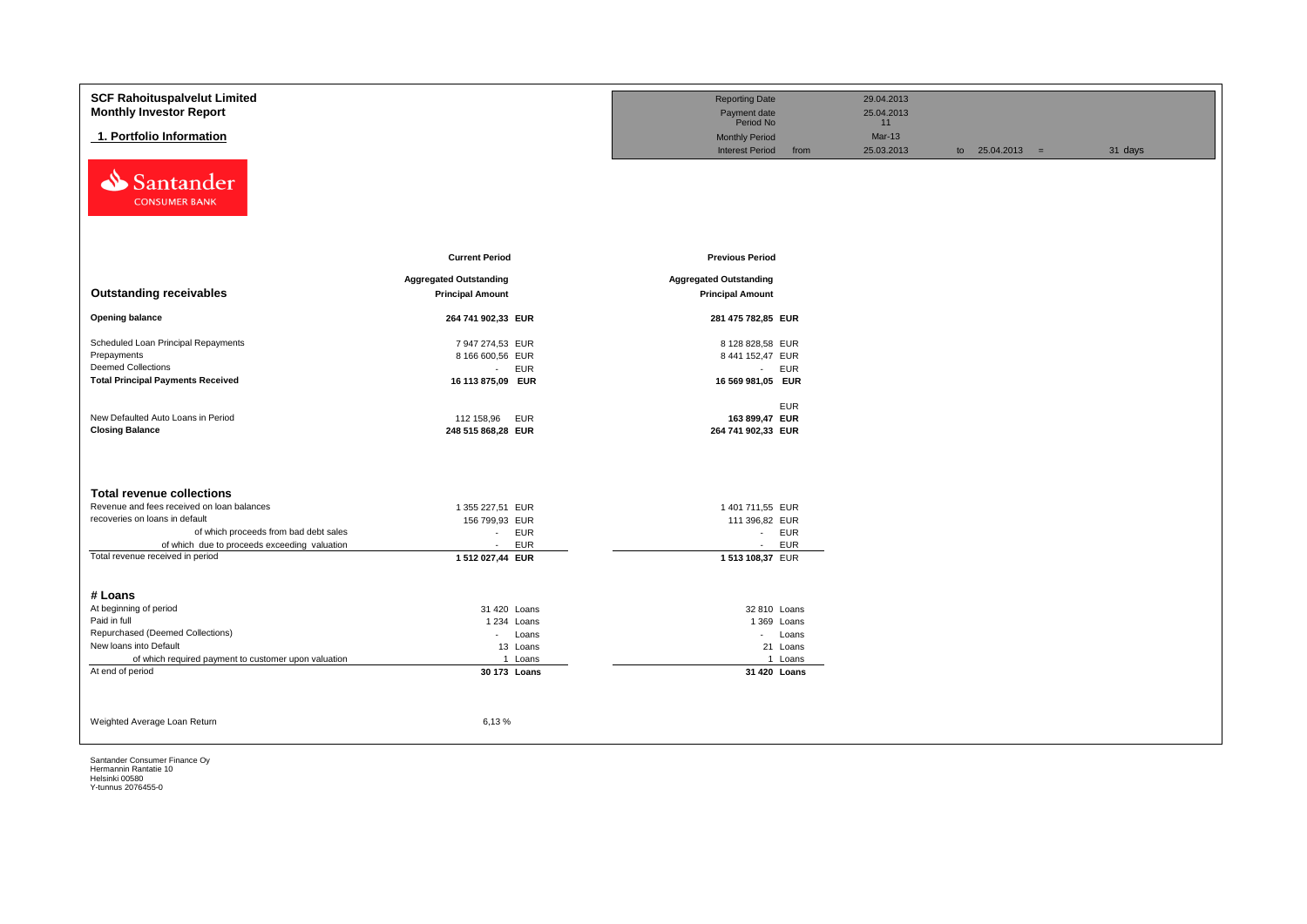| <b>SCF Rahoituspalvelut Limited</b><br><b>Monthly Investor Report</b><br>2. Amount Due for Distribution<br>Santander<br><b>CONSUMER BANK</b>                                                                                                                                                                                                                                   |                                                                                                  | <b>Reporting Date</b><br>Payment date<br>Period No<br><b>Monthly Period</b><br><b>Interest Period</b> | from | 29.04.2013<br>25.04.2013<br>11<br>$Mar-13$<br>25.03.2013 | to | 25.04.2013 | $=$ | 31 days |
|--------------------------------------------------------------------------------------------------------------------------------------------------------------------------------------------------------------------------------------------------------------------------------------------------------------------------------------------------------------------------------|--------------------------------------------------------------------------------------------------|-------------------------------------------------------------------------------------------------------|------|----------------------------------------------------------|----|------------|-----|---------|
| <b>Purchaser Available Distribution Amount</b>                                                                                                                                                                                                                                                                                                                                 | <b>Current Period</b>                                                                            |                                                                                                       |      |                                                          |    |            |     |         |
| a. Collections (Principal, interest, and fee etc)<br>b. Stamp Duty, Taxes, Liabilities etc. Paid by the Seller to the Purchaser<br>c. Default, Interest, Indemnities etc Paid by the Seller to the Purchaser<br>d. Other amounts Paid by the Seller to the Purchaser<br>e. Interest Earned by the Purchaser<br><b>Total Amount for Purchaser Available Distribution Amount</b> | 17 625 902,53 EUR<br>0,00 EUR<br>0,00 EUR<br>0,00 EUR<br>0,00 EUR<br>17 625 902,53 EUR           |                                                                                                       |      |                                                          |    |            |     |         |
| <b>Issuer Available Distribution Amount</b>                                                                                                                                                                                                                                                                                                                                    | <b>Current Period</b>                                                                            |                                                                                                       |      |                                                          |    |            |     |         |
| a. Amounts due to Issuer from Purchaser under the Loan Agreement<br>b. Reserve Fund<br>c. Swap counterparty payment to the Issuer<br>d. Drawings under the Liquidity Facility<br>e. Interest Earned by the Issuer<br><b>Total Amount for Issuer Available Distribution Amount</b>                                                                                              | 17 485 117,74 EUR<br>7 229 385,00 EUR<br>0,00 EUR<br>0,00 EUR<br>-89,83 EUR<br>24 714 412,91 EUR |                                                                                                       |      |                                                          |    |            |     |         |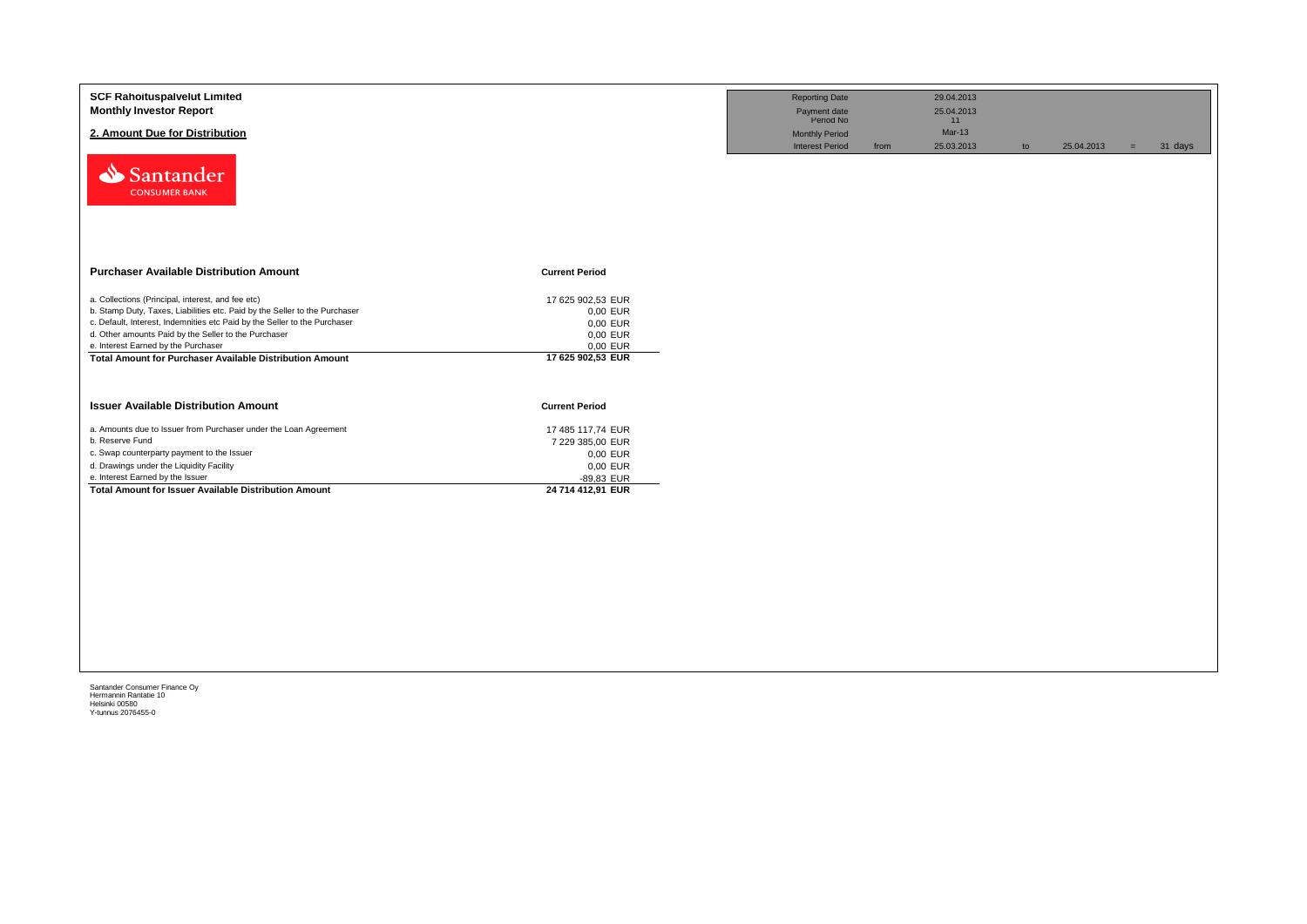| <b>SCF Rahoituspalvelut Limited</b><br><b>Monthly Investor Report</b>                                                                                                                                 |      | <b>Reporting Date</b><br>Payment date<br>Period No |            | 29.04.2013<br>25.04.2013<br>11 |    |            |     |         |
|-------------------------------------------------------------------------------------------------------------------------------------------------------------------------------------------------------|------|----------------------------------------------------|------------|--------------------------------|----|------------|-----|---------|
| 3. Reserve Accounts                                                                                                                                                                                   |      | <b>Monthly Period</b>                              |            | $Mar-13$                       |    |            |     |         |
| Santander<br><b>CONSUMER BANK</b>                                                                                                                                                                     |      | <b>Interest Period</b>                             | from       | 25.03.2013                     | to | 25.04.2013 | $=$ | 31 days |
| <b>Note Balance</b>                                                                                                                                                                                   |      |                                                    |            |                                |    |            |     |         |
| <b>Beginning of Period</b>                                                                                                                                                                            |      | 264 740 676,00 EUR                                 |            |                                |    |            |     |         |
| End of Period                                                                                                                                                                                         |      | 248 514 508,00 EUR                                 |            |                                |    |            |     |         |
| <b>Reserve Fund</b>                                                                                                                                                                                   | in % |                                                    |            |                                |    |            |     |         |
| Beginning of Period                                                                                                                                                                                   | 2,7% | 7 229 385,00 EUR                                   |            |                                |    |            |     |         |
| Cash Outflow                                                                                                                                                                                          |      | 7 229 385,00 EUR                                   |            |                                |    |            |     |         |
| Cash Inflow                                                                                                                                                                                           |      | 7 229 385,00 EUR                                   |            |                                |    |            |     |         |
| End of Period                                                                                                                                                                                         | 2,7% | 7 229 385,00 EUR                                   |            |                                |    |            |     |         |
| Required Reserve Amount                                                                                                                                                                               | 2,7% | 7 229 385,00 EUR                                   |            |                                |    |            |     |         |
| <b>Servicer Advance Reserve Fund</b>                                                                                                                                                                  |      |                                                    |            |                                |    |            |     |         |
| Beginning of Period                                                                                                                                                                                   |      | 100 000,00 EUR                                     |            |                                |    |            |     |         |
| Cash Outflow                                                                                                                                                                                          |      | $\sim$                                             | <b>EUR</b> |                                |    |            |     |         |
| Cash Inflow                                                                                                                                                                                           |      | $\mathbf{r}$                                       | <b>EUR</b> |                                |    |            |     |         |
| End of Period                                                                                                                                                                                         |      | 100 000,00 EUR                                     |            |                                |    |            |     |         |
| <b>Required Reserve Amount</b>                                                                                                                                                                        |      | 100 000,00 EUR                                     |            |                                |    |            |     |         |
| <b>Set-off from Deposits</b><br>No borrowers whose loans were sold to SCF Rahoituspalvelut Ltd held deposits with Santander Consumer Finance Oy. The risk of set-off from deposits is therefore zero. |      |                                                    |            |                                |    |            |     |         |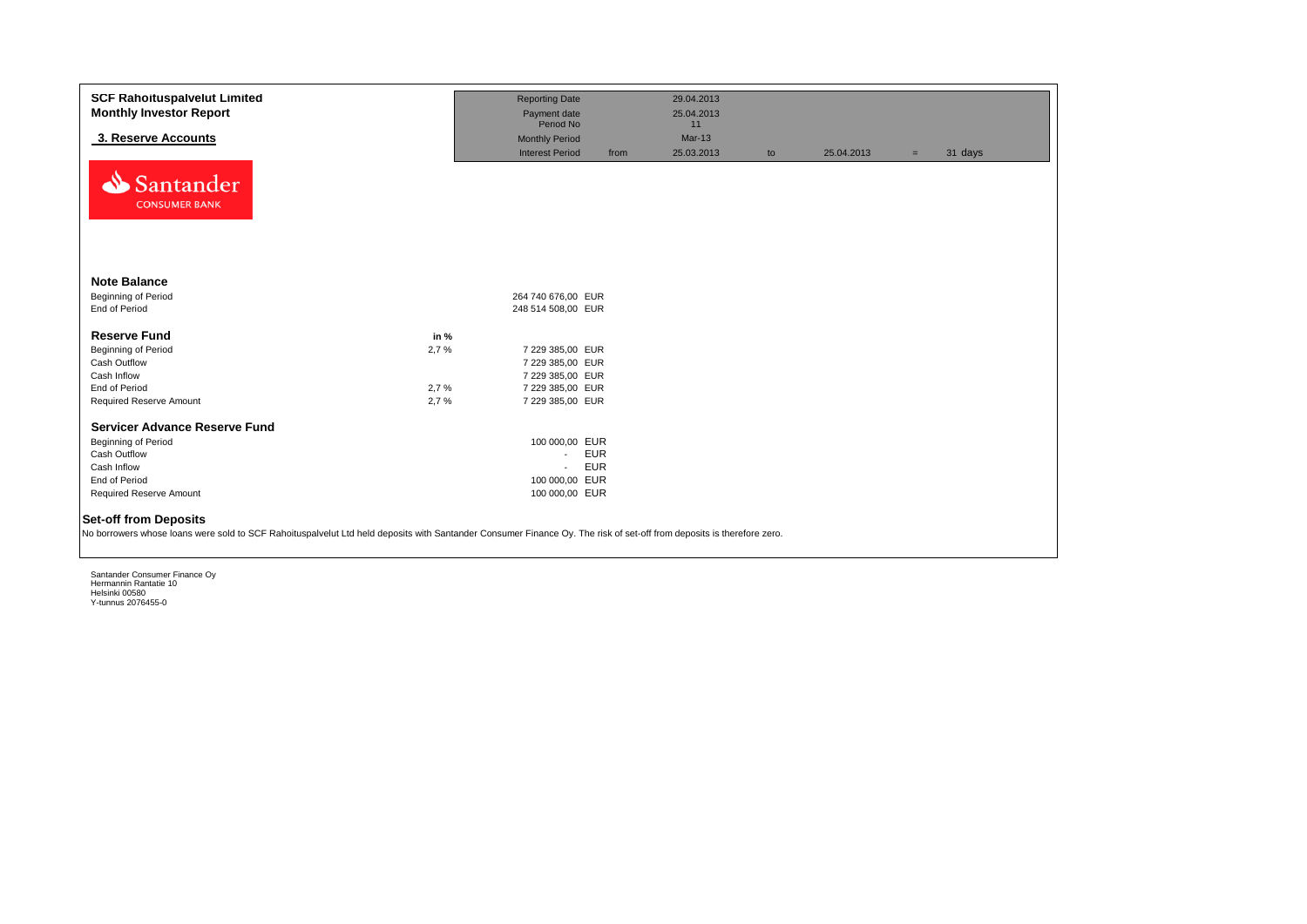| <b>SCF Rahoituspalvelut Limited</b><br><b>Monthly Investor Report</b> |                |                    |                | <b>Reporting Date</b><br>Payment date<br>Period No |      | 29.04.2013<br>25.04.2013<br>11 |    |            |          |         |
|-----------------------------------------------------------------------|----------------|--------------------|----------------|----------------------------------------------------|------|--------------------------------|----|------------|----------|---------|
| 4. Performance Data                                                   |                |                    |                | Monthly Period                                     |      | Mar-13                         |    |            |          |         |
| Santander<br><b>CONSUMER BANK</b>                                     |                |                    |                | <b>Interest Period</b>                             | from | 25.03.2013                     | to | 25.04.2013 | $\equiv$ | 31 days |
| <b>Asset Balance</b>                                                  |                |                    |                |                                                    |      |                                |    |            |          |         |
| <b>Beginning of Period</b>                                            |                | 264 741 902,33 EUR |                |                                                    |      |                                |    |            |          |         |
| End of Period                                                         |                | 248 515 868,28 EUR |                |                                                    |      |                                |    |            |          |         |
| <b>Portfolio Performance:</b>                                         | <b>EUR</b>     | %                  | # loans        |                                                    |      |                                |    |            |          |         |
| <b>Performing Receivables:</b>                                        |                |                    |                |                                                    |      |                                |    |            |          |         |
| Current                                                               | 224 294 807,27 | 90,25 %            | 27 503         |                                                    |      |                                |    |            |          |         |
| 1-30 days past due                                                    | 19 068 990,87  | 7,67 %             | 2 0 8 7        |                                                    |      |                                |    |            |          |         |
| <b>Delinquent Receivables:</b>                                        |                |                    |                |                                                    |      |                                |    |            |          |         |
| 31-60 days past due                                                   | 4 132 391,53   | 1,66 %             | 467            |                                                    |      |                                |    |            |          |         |
| 61-90 days past due                                                   | 686 550,47     | 0,28%              | 78             |                                                    |      |                                |    |            |          |         |
| 91-120 days past due                                                  | 111 259,52     | 0,04 %             | 17             |                                                    |      |                                |    |            |          |         |
| 121-150 days past due                                                 | 165 670,84     | 0,07%              | 14             |                                                    |      |                                |    |            |          |         |
| 151-180 days past due                                                 | 56 197,78      | 0,02%              | $\overline{7}$ |                                                    |      |                                |    |            |          |         |
| <b>Total Performing and Delinquent</b>                                | 248 515 868,28 | 100,00 %           | 30 173         |                                                    |      |                                |    |            |          |         |
| <b>Current Period Defaults</b>                                        | 112 552,23     |                    | 13             |                                                    |      |                                |    |            |          |         |
| <b>Cumulative Defaults</b>                                            | 1 395 326,92   |                    | 135            |                                                    |      |                                |    |            |          |         |
| <b>Current Period Recoveries</b>                                      | 156 799,93     |                    |                |                                                    |      |                                |    |            |          |         |
| <b>Cumulative Recoveries</b>                                          | 804 725,39     |                    |                |                                                    |      |                                |    |            |          |         |
|                                                                       |                |                    |                |                                                    |      |                                |    |            |          |         |
|                                                                       |                |                    |                |                                                    |      |                                |    |            |          |         |
|                                                                       |                |                    |                |                                                    |      |                                |    |            |          |         |
|                                                                       |                |                    |                |                                                    |      |                                |    |            |          |         |
|                                                                       |                |                    |                |                                                    |      |                                |    |            |          |         |
|                                                                       |                |                    |                |                                                    |      |                                |    |            |          |         |
|                                                                       |                |                    |                |                                                    |      |                                |    |            |          |         |
|                                                                       |                |                    |                |                                                    |      |                                |    |            |          |         |
|                                                                       |                |                    |                |                                                    |      |                                |    |            |          |         |
|                                                                       |                |                    |                |                                                    |      |                                |    |            |          |         |
|                                                                       |                |                    |                |                                                    |      |                                |    |            |          |         |
|                                                                       |                |                    |                |                                                    |      |                                |    |            |          |         |
|                                                                       |                |                    |                |                                                    |      |                                |    |            |          |         |
|                                                                       |                |                    |                |                                                    |      |                                |    |            |          |         |
|                                                                       |                |                    |                |                                                    |      |                                |    |            |          |         |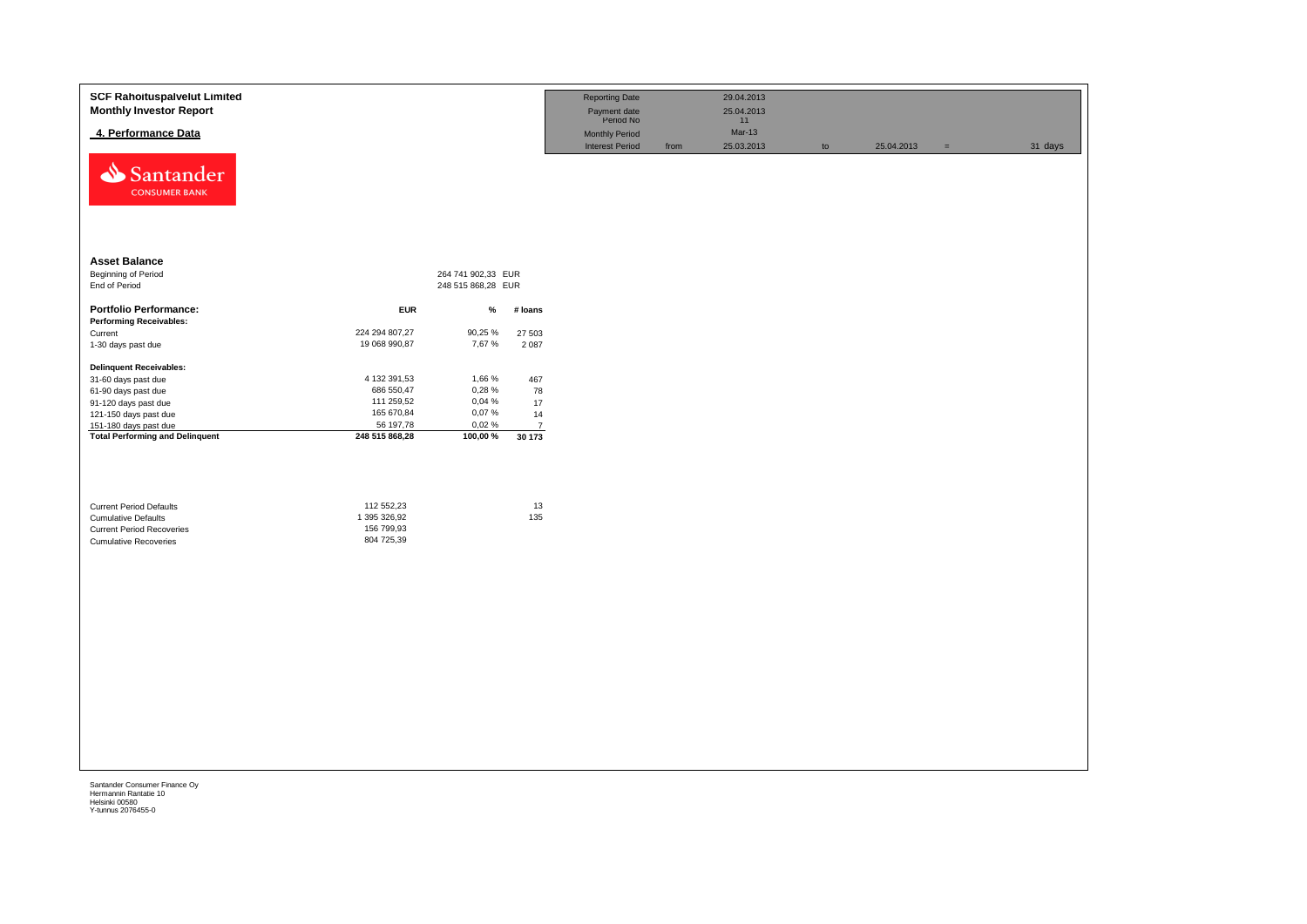| <b>SCF Rahoituspalvelut Limited</b> | <b>Reporting Date</b>     |      | 29.04.2013 |            |         |
|-------------------------------------|---------------------------|------|------------|------------|---------|
| <b>Monthly Investor Report</b>      | Payment date<br>Period No |      | 25.04.2013 |            |         |
| 5. Outstanding Notes                | <b>Monthly Period</b>     |      | $Mar-13$   |            |         |
|                                     | <b>Interest Period</b>    | from | 25.03.2013 | 25.04.2013 | 31 days |



| . Note Balance                                        | <b>All Notes</b>   | <b>Class A</b>     | <b>Class A</b>            | <b>Class B</b>    | <b>Class B</b> |
|-------------------------------------------------------|--------------------|--------------------|---------------------------|-------------------|----------------|
| <b>General Note Information</b>                       |                    |                    |                           |                   |                |
| <b>ISIN Code</b>                                      |                    | N/A                | $\boldsymbol{\mathsf{x}}$ | N/A               | N/A            |
| Currency                                              |                    | <b>EUR</b>         | <b>EUR</b>                | <b>EUR</b>        | <b>EUR</b>     |
| Initial Tranching                                     | 100 %              | 83 %               | 0%                        | 16 %              | 0,005%         |
| Legal Final Maturity Date                             |                    | 25.01.2020         | 25.01.2020                | 25.01.2020        | 43855          |
| Rating (Fitch/Moody's)                                |                    | AAAsf/Aaa(sf)      | AAAsf/Aaa(sf)             | N/A               | N/A            |
| Initial Notes Aggregate Principal Outstanding Balance | 481 959 000.00 EUR | 402 400 000.00 EUR | 35 000.00 EUR             | 79 500 000.00 EUR | 24000 EUR      |
| Initial Nominal per Note                              |                    | 100000,00 EUR      | 1000,00 EUR               | 100 000,00 EUR    | 1000 EUR       |
| Initial Number of Notes per Class                     | 4878               | 4024               | 35                        | 795               | 24             |
|                                                       |                    |                    |                           |                   |                |
| <b>Current Note Information</b>                       |                    |                    |                           |                   |                |
| Class Principal Outstanding Opening Balance           | 264 740 676.00 EUR | 185 200 567,60 EUR | 16 108,40 EUR             | 79 500 000,00 EUR | 24 000,00 EUR  |
| Available Distribution Amount                         | 17 625 902.53 EUR  |                    |                           |                   |                |
| Amortisation                                          | 16 226 168.00 EUR  |                    |                           |                   |                |
| Redemption per Class                                  | 16 226 168,00 EUR  | 16 224 768,00 EUR  | 1400,00 EUR               | 0,00 EUR          | 0.00 EUR       |
| Redemption per Note                                   |                    | 4 032,00 EUR       | 40,00 EUR                 | 0,00 EUR          | 0.00 EUR       |
| Class Principal Outstanding Closing Balance           | 248 514 508,00 EUR | 168 975 810,80 EUR | 14 697,20 EUR             | 79 500 000,00 EUR | 24 000,00 EUR  |
| <b>Current Tranching</b>                              |                    | 67.99 %            | 0,01%                     | 31.99%            | 0.01%          |
| <b>Current Pool Factor</b>                            |                    | 0.42               | 0.42                      | 1.00              | 1.00           |

| 2. Payments to Investors per Note                  | <b>All Notes</b> | <b>Class A</b> | <b>Class A</b>                         | <b>Class B</b> | <b>Class B</b> |
|----------------------------------------------------|------------------|----------------|----------------------------------------|----------------|----------------|
| Interest Rate Basis: 1-M EURIBOR / Spread          | 0,12%            | 1,00 %         | 1.00 %                                 | 1.10%          | 1,10 %         |
| Day Count Convention                               |                  | 31,00          | 31,00                                  | 31,00          | 31,00          |
| Interest Davs                                      | 31               |                |                                        |                |                |
| Principal Outstanding per Note Beginning of Period |                  | 46 024.00 EUR  | 460.24 EUR                             | 100 000,00 EUR | 1 000.00 EUR   |
| >Principal Repayment per note                      |                  | 4 032,00 EUR   | 40.32 EUR                              | 0.00 EUR       | 0.00 EUR       |
| Principal Outstanding per Note End of Period       |                  | 41 992.00 EUR  | 419.92 EUR                             | 100 000,00 EUR | 1 000.00 EUR   |
| >Interest accrued for the period                   |                  | 44.00 EUR      | <b>EUR</b>                             | 105.00 EUR     | 1.00 EUR       |
| <b>Interest Payment</b>                            | 260 555.00       | 177 056,00 EUR | <b>EUR</b><br>$\overline{\phantom{a}}$ | 83 475.00 EUR  | 24.00 EUR      |
| Interest Payment per Note                          |                  | 44,00 EUR      | <b>EUR</b>                             | 105.00 EUR     | 1,00 EUR       |
| 3. Credit Enhancements                             |                  |                |                                        |                |                |
| Initial total CE (Subordination, Reserve)          |                  |                | 18,00 %                                |                | 1,50%          |
| Current CE (incl. Excess Spread)                   |                  |                | 37,86%                                 |                | 5.86%          |
| Current CE (excl. Excess Spread)                   |                  |                | 34,91 %                                |                | 2,91%          |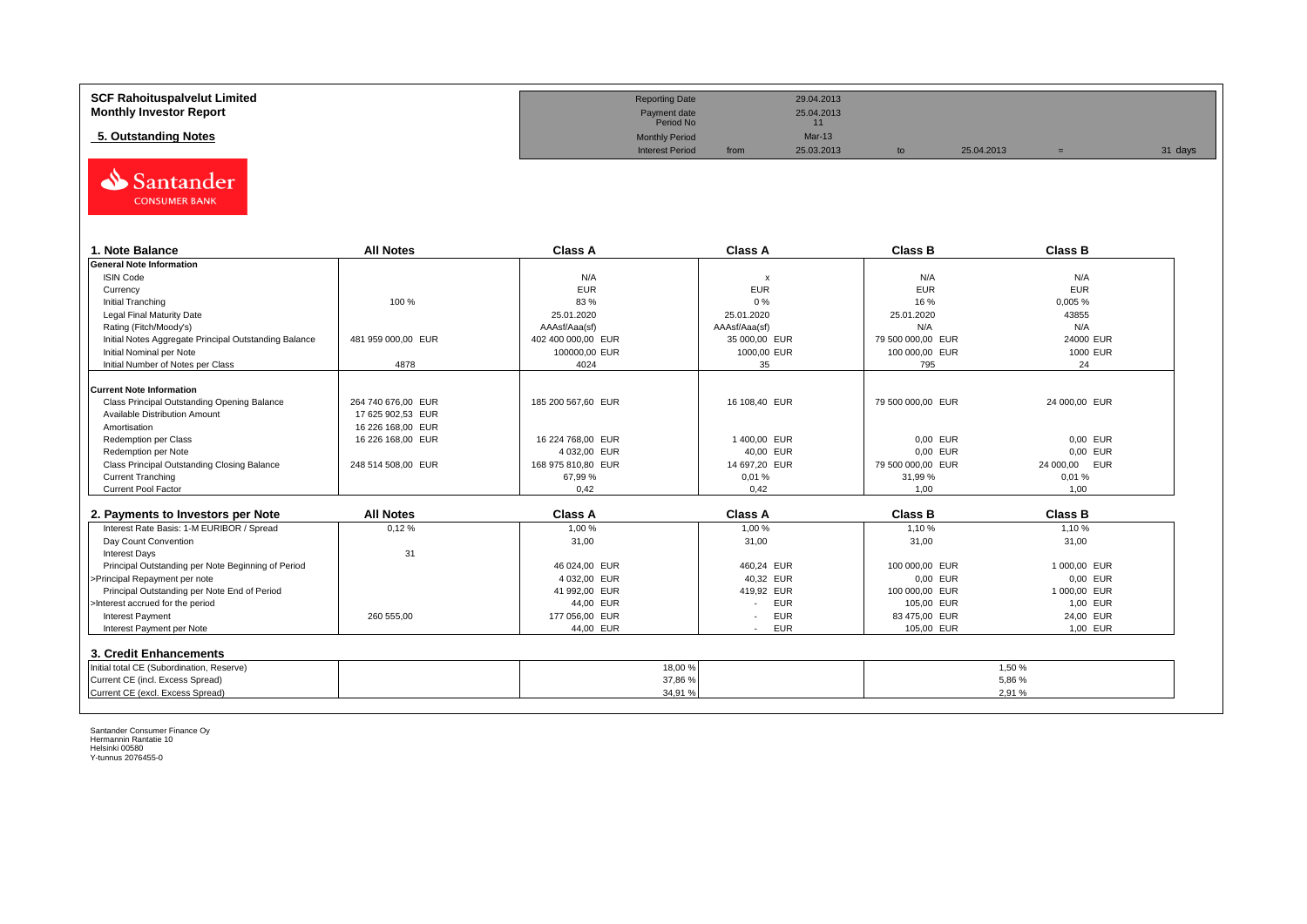# **SCF Rahoituspalvelut Limited Reporting Date 29.04.2013**<br> **Monthly Investor Report** Payment date 25.04.2013

**6. Counterparty Ratings, Trigger Levels and Consequences** 

Period No 11<br>Monthly Period Mar-13 Interest Period:  $25.03.2013$  to  $25.04.2013$  =

| Santander            |  |
|----------------------|--|
| <b>CONSUMER BANK</b> |  |

| <b>Rating Triggers</b>             |                                              |                                    |                |                                           |           |                                              |                                      |                                                    |                                          |                   |                                                                                                                                                                                                                                                                                                                                                                                                                                                                                                                                                                                                                                                                                                                                                                                                                                                                                                                                                                                                                                                                                                      |
|------------------------------------|----------------------------------------------|------------------------------------|----------------|-------------------------------------------|-----------|----------------------------------------------|--------------------------------------|----------------------------------------------------|------------------------------------------|-------------------|------------------------------------------------------------------------------------------------------------------------------------------------------------------------------------------------------------------------------------------------------------------------------------------------------------------------------------------------------------------------------------------------------------------------------------------------------------------------------------------------------------------------------------------------------------------------------------------------------------------------------------------------------------------------------------------------------------------------------------------------------------------------------------------------------------------------------------------------------------------------------------------------------------------------------------------------------------------------------------------------------------------------------------------------------------------------------------------------------|
|                                    | <b>Short Term</b><br><b>Long Term</b>        |                                    |                |                                           |           |                                              |                                      |                                                    |                                          |                   |                                                                                                                                                                                                                                                                                                                                                                                                                                                                                                                                                                                                                                                                                                                                                                                                                                                                                                                                                                                                                                                                                                      |
|                                    |                                              |                                    | Fitch          |                                           | Moody's   | Fitch<br>Moody's                             |                                      |                                                    |                                          |                   |                                                                                                                                                                                                                                                                                                                                                                                                                                                                                                                                                                                                                                                                                                                                                                                                                                                                                                                                                                                                                                                                                                      |
| <b>Transaction Role</b>            | Counterparty                                 | Criteria                           | Current        | Criteria                                  | Current   | Criteria                                     | Current                              | Criteria                                           | Current                                  | Trigger breached? | Summary of Contractual Requirements if Rating Trigger Breach                                                                                                                                                                                                                                                                                                                                                                                                                                                                                                                                                                                                                                                                                                                                                                                                                                                                                                                                                                                                                                         |
| Issuer                             | Rahoituspalvelut Limited                     |                                    | No rating      |                                           | No rating |                                              | No rating                            |                                                    | No rating                                | N/A               |                                                                                                                                                                                                                                                                                                                                                                                                                                                                                                                                                                                                                                                                                                                                                                                                                                                                                                                                                                                                                                                                                                      |
| Seller                             | Santander Consumer Finance OY                |                                    | No rating      |                                           | No rating |                                              | No rating                            |                                                    | No rating                                | N/A               |                                                                                                                                                                                                                                                                                                                                                                                                                                                                                                                                                                                                                                                                                                                                                                                                                                                                                                                                                                                                                                                                                                      |
| Servicer                           | Santander Consumer Finance OY                |                                    | No rating      |                                           | No rating |                                              | No rating                            |                                                    | No rating                                | N/A               |                                                                                                                                                                                                                                                                                                                                                                                                                                                                                                                                                                                                                                                                                                                                                                                                                                                                                                                                                                                                                                                                                                      |
| Servicer's Owner                   | Santander Consumer Finance                   | N/A                                | F <sub>2</sub> | N/A                                       | $P-2$     | <b>RRR</b>                                   | RRR.<br><b>Rating Watch Negative</b> | Baa3                                               | Raa2<br>Review for possible<br>Downgrade | N                 | the Back-up Servicer Facilitator, Banco Santander S.A, will perform the following services: (a) in accordance<br>with the provisions of this Agreement, select an appropriate bank or financial institution to act as a<br>successor servicer in the event that a Servicer Termination Notice is delivered; (b) review the information<br>provided to it by the Servicer under this Agreement; (c) enter into appropriate data confidentiality<br>provisions; and (d) notify the Servicer if it requires further assistance                                                                                                                                                                                                                                                                                                                                                                                                                                                                                                                                                                          |
| <b>Liquidity Facility Provider</b> | Banco Santander S.A.                         | F <sub>2</sub>                     | F <sub>2</sub> | $P-1$<br>Review for possible<br>Downgrade | $P-2$     | $\mathbf{A}$<br>Rating Watch Negative        | BBB+<br><b>Rating Watch Negativ</b>  | A1<br>Review for possible<br>downgrade             | Baa2<br>Review for possible<br>Downgrade | Y                 | The Liquidity Facility Provider (Banco Santander) shall either a) assign or transfer all its rights, benefits, and<br>obligations to a bank or financial intermediary passported to perform banking activities in Ireland that (i)<br>meets the applicable Required Ratings (ii) enters into a liquidity facility agreement on substantially the same<br>terms as the Liquidity Facility Agreement and (iii) accedes to the Issuer Security Trust Deed all by no later<br>than 30 calendar days from the date on which the Ratings Downgrade took place if the Liquidity Facility<br>provider fails to provide Cash<br>Collateral or b) deposit an amount equal to the Available Facility into the Issuer Transaction Account by no<br>later than 14 calendar days after the downgrade (Cash Collateral)                                                                                                                                                                                                                                                                                             |
| <b>Issuer Swap Provider</b>        | Banco Santander S.A.                         | F <sub>2</sub>                     | F2             | $P-1$<br>Review for possible<br>Downgrade | $P-2$     | $\Lambda$<br>Rating Watch Negative           | RRR+<br><b>Rating Watch Negative</b> | A1<br>Review for possible<br>downgrade             | Raa2<br>Review for possible<br>Downgrade | Y                 | The Swap Counterparty (Banco Santander) will be obliged, within the time periods specified in the<br>Basis Swap Agreement, at its own cost, to post collateral for its obligations in accordance with the provisions<br>of the Credit Support Annex, and in addition, will be obliged, within the time periods specified in the Basis<br>Swap Agreement, at its cost, to either (i) obtain a guarantee of its obligations under the Basis Swap<br>Agreement from a third party with the Required Ratings; or (ii) transfer all of its rights and obligations under<br>the Basis Swap Agreement to a third party with the Required Ratings                                                                                                                                                                                                                                                                                                                                                                                                                                                            |
| <b>Issuer Bank</b>                 | Deutsche Bank AG                             | F1<br><b>Rating Watch Negative</b> | $F1+$          | $P-1$<br>Review for possible<br>Downgrade | $P-1$     | $\mathsf{A}$<br><b>Rating Watch Negative</b> | $A+$                                 | A <sub>1</sub><br>Review for possible<br>downgrade | A2                                       | To be clarified   | If at any time a Ratings Downgrade has occurred in respect of the Transaction Account Bank, then the Issuer<br>and the Purchaser shall (with the prior written consent of the Note Trustee) procure that, within 30 calendar<br>days, (i) in relation to the Issuer, the Issuer Secured Accounts and the Expenses Loan Payment Account and<br>all of the funds standing to the credit of the Issuer Secured Accounts and the Expenses Loan Payment<br>Account and (ii) in relation to the Purchaser, the Purchaser Transaction Account and all funds standing to the<br>credit of the Purchaser Transaction Account, are transferred to another bank or banks that meet the<br>applicable Required Ratings (which bank shall be notified in writing by the Issuer to the Transaction Account<br>Bank) and approved in writing by the Note Trustee and in accordance with the provisions of the Transaction<br>Account Bank Agreement. The appointment of the Transaction Account Bank shall terminate on the date on<br>which the appointment of the new transaction account bank becomes effective. |
| Paying Agent and related roles     | Deutsche Bank AG                             |                                    | $F1+$          |                                           | $P-1$     |                                              | $\Lambda +$                          |                                                    | A2                                       | N/A               |                                                                                                                                                                                                                                                                                                                                                                                                                                                                                                                                                                                                                                                                                                                                                                                                                                                                                                                                                                                                                                                                                                      |
| Corporate Service Provider         | Deutsche International Corporate<br>Services |                                    | $F1+$          |                                           | $P-1$     |                                              | $\Lambda +$                          |                                                    | A2                                       | N/A               |                                                                                                                                                                                                                                                                                                                                                                                                                                                                                                                                                                                                                                                                                                                                                                                                                                                                                                                                                                                                                                                                                                      |
| Note Trustee and Security Trustee  | Deutsche Trustee Company Limited             |                                    | $F1+$          |                                           | $P-1$     |                                              | $A+$                                 |                                                    | A2                                       | N/A               |                                                                                                                                                                                                                                                                                                                                                                                                                                                                                                                                                                                                                                                                                                                                                                                                                                                                                                                                                                                                                                                                                                      |
| <b>Collections Bank</b>            | SEB AB                                       | F1<br>Rating Watch Negative        | F1             | $P-1$<br>Review for possible<br>Downgrade | $P-1$     | Rating Watch Negative                        | $A+$                                 | A1<br>Review for possible<br>downgrade             | A1                                       | $\mathbb{N}$      | Within 30 calendar days, the Issuer Collections Account and all of the funds standing to the credit of the<br>Issuer Collections Account are transferred to another bank or banks who meet the Required Ratings (which<br>bank shall be notified in writing by the Servicer to the Collections Account Bank and approved in writing by<br>the Note Trustee); the appointment of the Collections Account Bank shall terminate on the date on which<br>the appointment of the new transaction account bank becomes effective. Upon the transfer of the Issuer<br>Collections Account to another bank, the Issuer will procure that the new transaction Upon the transfer of<br>the Issuer Collections Acoount to another bank, the Issuer will procure that the new transaction account<br>enters into an agreement substantially in the form of the Issuer Collections Account Agreement and accedes<br>to the Issuer Security Trust Deed.                                                                                                                                                            |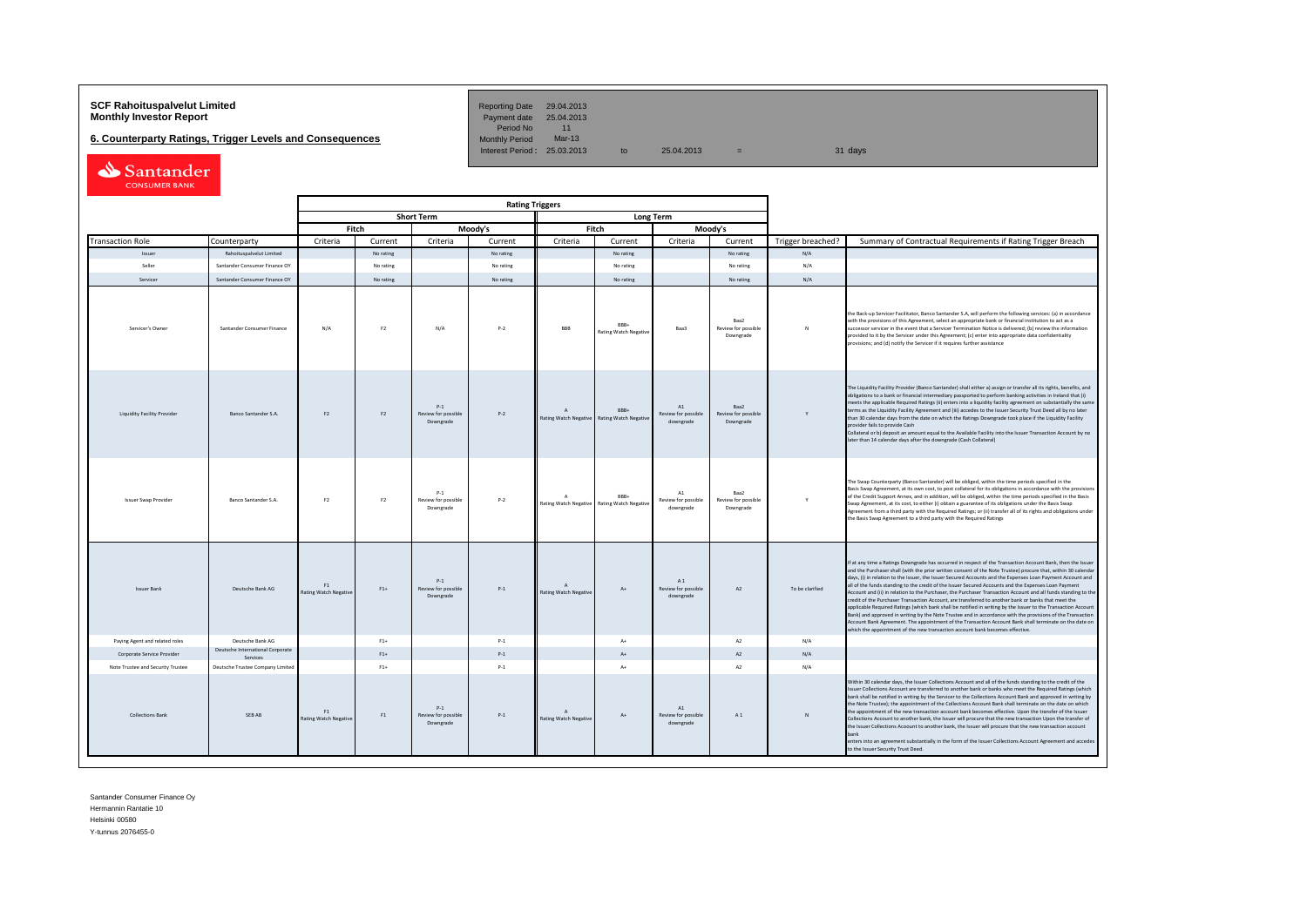| <b>SCF Rahoituspalvelut Limited</b><br><b>Monthly Investor Report</b> | <b>Reporting Date</b><br>Payment date<br>Period No |      | 29.04.2013<br>25.04.2013<br>11 |    |            |   |         |
|-----------------------------------------------------------------------|----------------------------------------------------|------|--------------------------------|----|------------|---|---------|
| 6.a Original Portfolio Principal Balance                              | <b>Monthly Period</b>                              |      | mar. 13                        |    |            |   |         |
|                                                                       | <b>Interest Period</b>                             | from | 25.03.2013                     | to | 25.04.2013 | = | 31 days |
| Santander                                                             |                                                    |      |                                |    |            |   |         |

Average outstanding principal balance: 10 679

|                  | <b>TOTAL</b>           |             |           |                         |         |                              |                     |  |  |  |  |  |
|------------------|------------------------|-------------|-----------|-------------------------|---------|------------------------------|---------------------|--|--|--|--|--|
|                  | <b>Min</b>             | <b>Max</b>  | <b>No</b> | <b>Original balance</b> | %       | <b>WA months to maturity</b> | <b>WA seasoning</b> |  |  |  |  |  |
|                  | $0,00 \in$             | 4 999,99€   | 10 5 69   | 34 014 267              | 7,1%    | 20,3                         | 20,2                |  |  |  |  |  |
|                  | 5 000,00 €             | 9 999,99€   | 14 962    | 111 330 743             | 23,1%   | 33,3                         | 16,0                |  |  |  |  |  |
|                  | 10 000,00€             | 14 999,99€  | 10 4 48   | 127 666 197             | 26,5%   | 40,0                         | 13,1                |  |  |  |  |  |
|                  | 15 000,00€             | 19 999,99€  | 4833      | 83 124 702              | 17,2%   | 44,2                         | 12,1                |  |  |  |  |  |
|                  | 20 000,00€             | 24 999,99€  | 2 0 8 0   | 46 047 406              | 9,6%    | 45,8                         | 10,7                |  |  |  |  |  |
| Original balance | 25 000,00 €            | 29 999,99€  | 963       | 26 170 405              | 5,4%    | 46,3                         | 9,8                 |  |  |  |  |  |
|                  | 30 000,00€             | 34 999,99€  | 493       | 15 863 298              | 3,3%    | 46,5                         | 9,7                 |  |  |  |  |  |
|                  | 35 000,00 €            | 39 999,99 € | 271       | 10 073 680              | 2,1%    | 45,7                         | 10,4                |  |  |  |  |  |
|                  | 40 000,00€             | 44 999,99 € | 181       | 7 662 654               | 1,6%    | 45,4                         | 9,9                 |  |  |  |  |  |
|                  | 45 000,00 €            | 49 999,99€  | 99        | 4 678 264               | 1,0%    | 45,7                         | 10,0                |  |  |  |  |  |
|                  | 50 000,00 €            | 54 999,99€  | 78        | 4 0 5 6 5 1 8           | 0,8%    | 45,7                         | 9,0                 |  |  |  |  |  |
|                  | 55 000,00 €            | 59 999,99 € | 51        | 2 9 2 7 2 4 6           | 0,6%    | 45,7                         | 10,1                |  |  |  |  |  |
|                  | 60 000,00 $\epsilon$ + |             | 105       | 8 342 278               | 1,7%    | 44,8                         | 9,2                 |  |  |  |  |  |
|                  |                        |             |           |                         |         |                              |                     |  |  |  |  |  |
|                  | Total                  |             | 45 133    | 481 957 657             | 100,00% | 42,3                         | 11,56               |  |  |  |  |  |

Santander Consumer Finance Oy Hermannin Rantatie 10 Helsinki 00580 Y-tunnus 2076455-0

**CONSUMER BANK**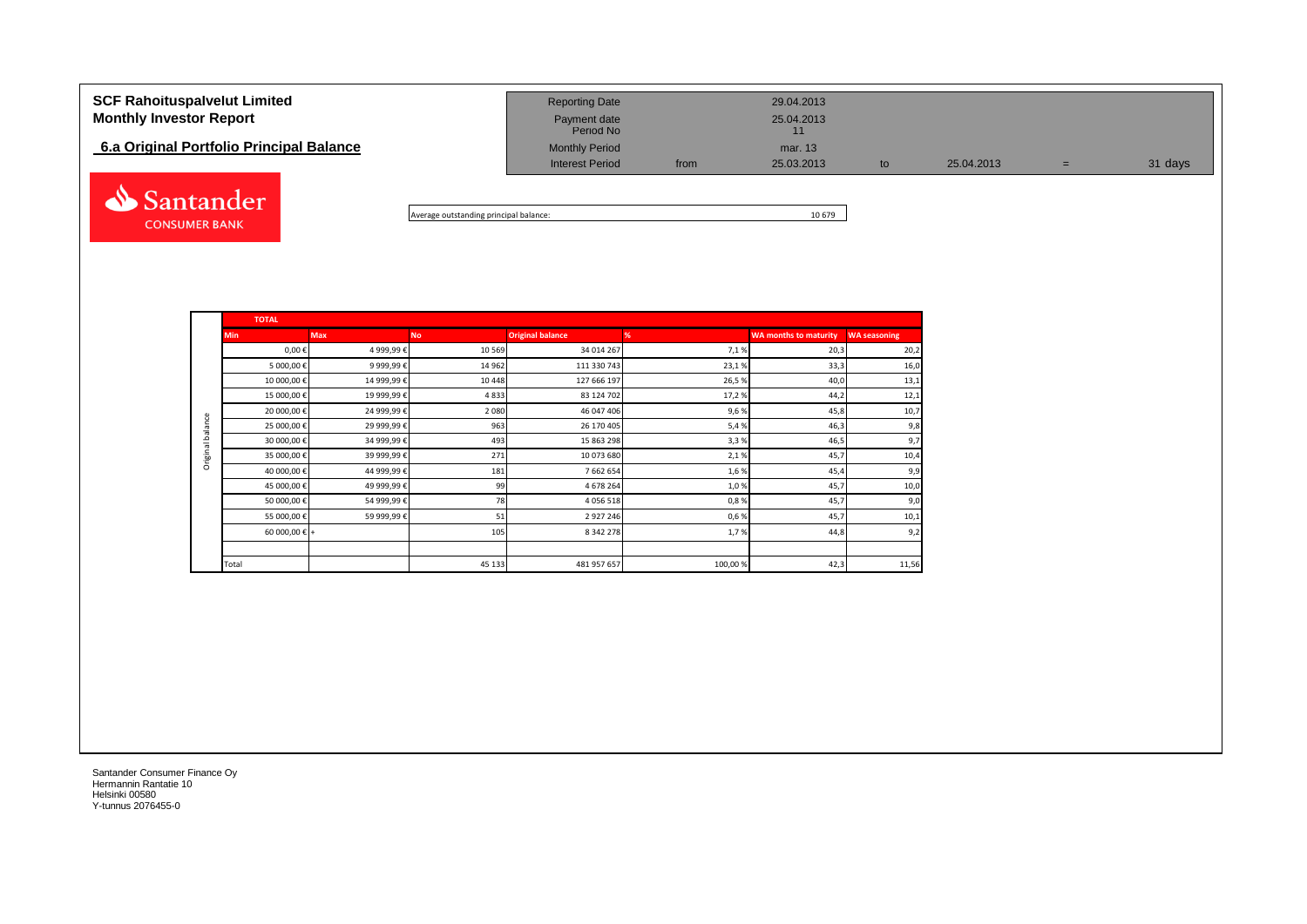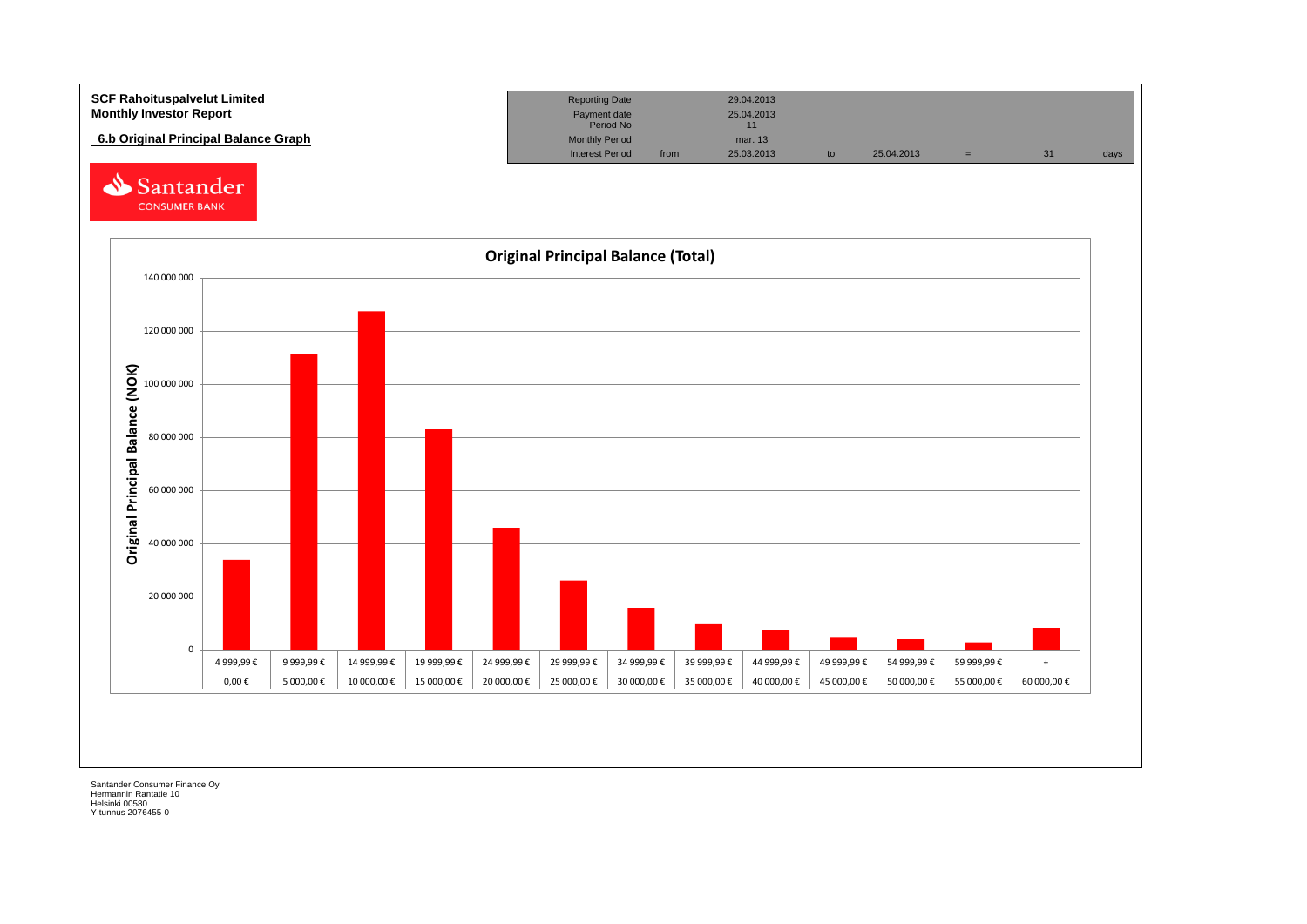# **7.a Outstanding Principal Balance**



| <b>SCF Rahoituspalvelut Limited</b><br><b>Monthly Investor Report</b> | <b>Reporting Date</b><br>Payment date<br>Period No |      | 29.04.2013<br>25.04.2013 |    |            |     |         |
|-----------------------------------------------------------------------|----------------------------------------------------|------|--------------------------|----|------------|-----|---------|
| 7.a Outstanding Principal Balance                                     | <b>Monthly Period</b><br><b>Interest Period</b>    | from | mar. 13<br>25.03.2013    | to | 25.04.2013 | $=$ | 31 days |
|                                                                       |                                                    |      |                          |    |            |     |         |

Average amount - all: 8 236

|                     |               |            |           | <b>TOTAL</b>  |                                              |            |                                 |                     |
|---------------------|---------------|------------|-----------|---------------|----------------------------------------------|------------|---------------------------------|---------------------|
|                     | <b>Min</b>    | <b>Max</b> | <b>No</b> |               | Outstanding balance % of Outstanding balance | % of loans | <b>WA months to</b><br>maturity | <b>WA seasoning</b> |
|                     | $0,00 \in$    | 4 999,99€  | 10769     | 29 574 640    | 11,90%                                       | 35,69%     | 16,6                            | 28,9                |
|                     | 5 000,00€     | 9 999,99€  | 10874     | 79 523 951    | 32,00%                                       | 36,04%     | 27,2                            | 25,1                |
|                     | 10 000,00€    | 14 999,99€ | 4989      | 60 747 539    | 24,44 %                                      | 16,53%     | 33,3                            | 23,2                |
|                     | 15 000,00€    | 19 999,99€ | 1934      | 33 069 199    | 13,31 %                                      | 6,41%      | 36,4                            | 21,2                |
| Outstanding balance | 20 000,00 €   | 24 999,99€ | 825       | 18 356 239    | 7,39%                                        | 2,73%      | 36,6                            | 20,8                |
|                     | 25 000,00€    | 29 999,99€ | 350       | 9 5 6 2 0 9 7 | 3,85%                                        | 1,16%      | 36,9                            | 20,8                |
|                     | 30 000,00€    | 34 999,99€ | 177       | 5 7 3 2 2 1 2 | 2,31%                                        | 0,59%      | 35,3                            | 21,4                |
|                     | 35 000,00€    | 39 999,99€ | 103       | 3 850 796     | 1,55%                                        | 0,34%      | 36,4                            | 20,3                |
|                     | 40 000,00€    | 44 999,99€ | 57        | 2 4 2 1 2 3 9 | 0,97%                                        | 0,19%      | 37,1                            | 20,2                |
|                     | 45 000,00€    | 49 999,99€ | 29        | 1 380 763     | 0,56%                                        | 0,10%      | 35,0                            | 20,6                |
|                     | 50 000,00€    | 54 999,99€ | 19        | 993 279       | 0,40%                                        | 0,06%      | 35,2                            | 20,9                |
|                     | 55 000,00€    | 59 999,99€ | 10        | 581 472       | 0,23%                                        | 0,03%      | 36,1                            | 20,1                |
|                     | 60 000,00 € + |            | 37        | 2 722 442     | 1,10%                                        | 0,12%      | 35,1                            | 20,3                |
|                     |               |            |           |               |                                              |            |                                 |                     |
|                     | Total         |            | 30 173    | 248 515 868   | 100,0%                                       | 100,0%     | 30,3                            | 23,8                |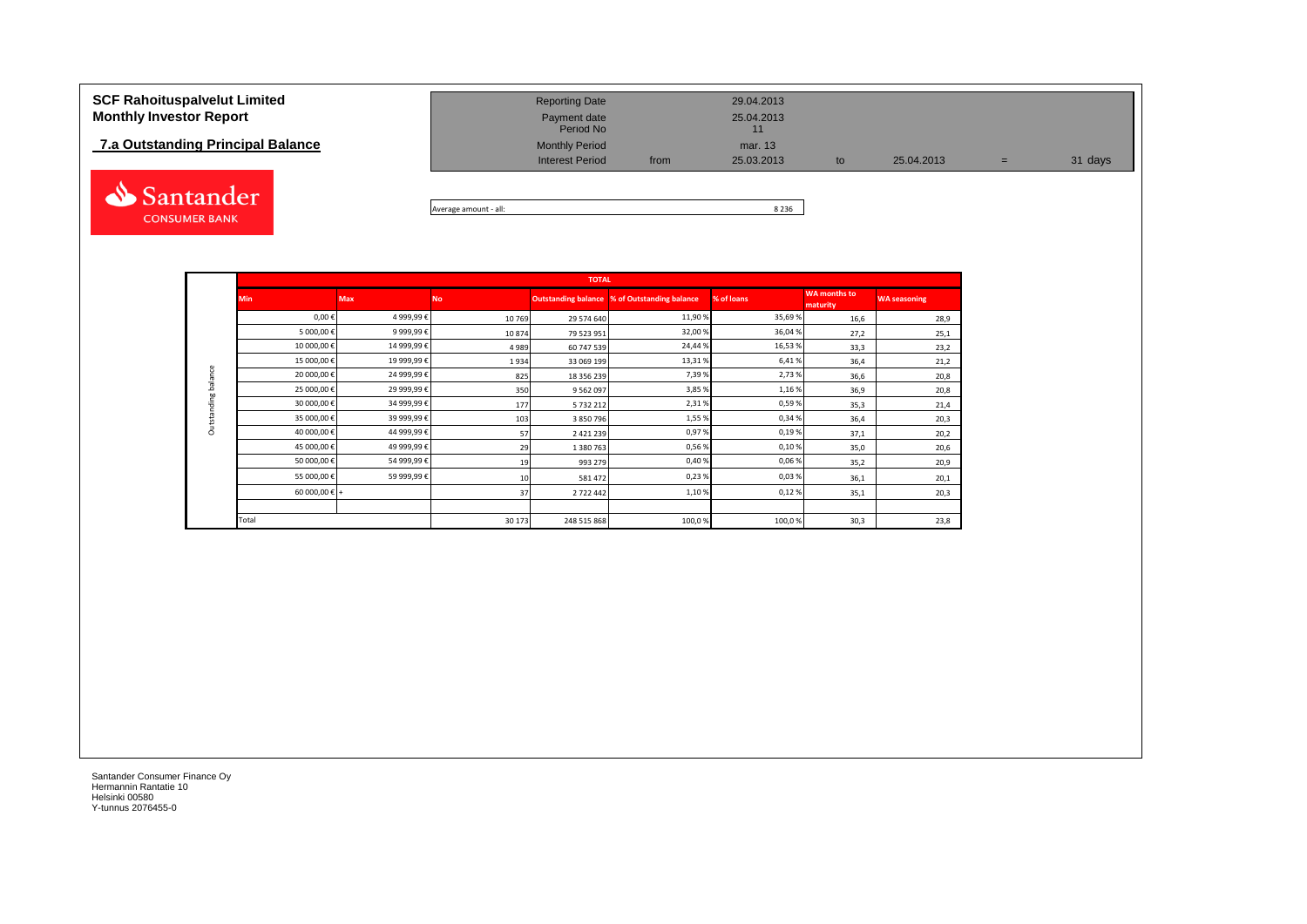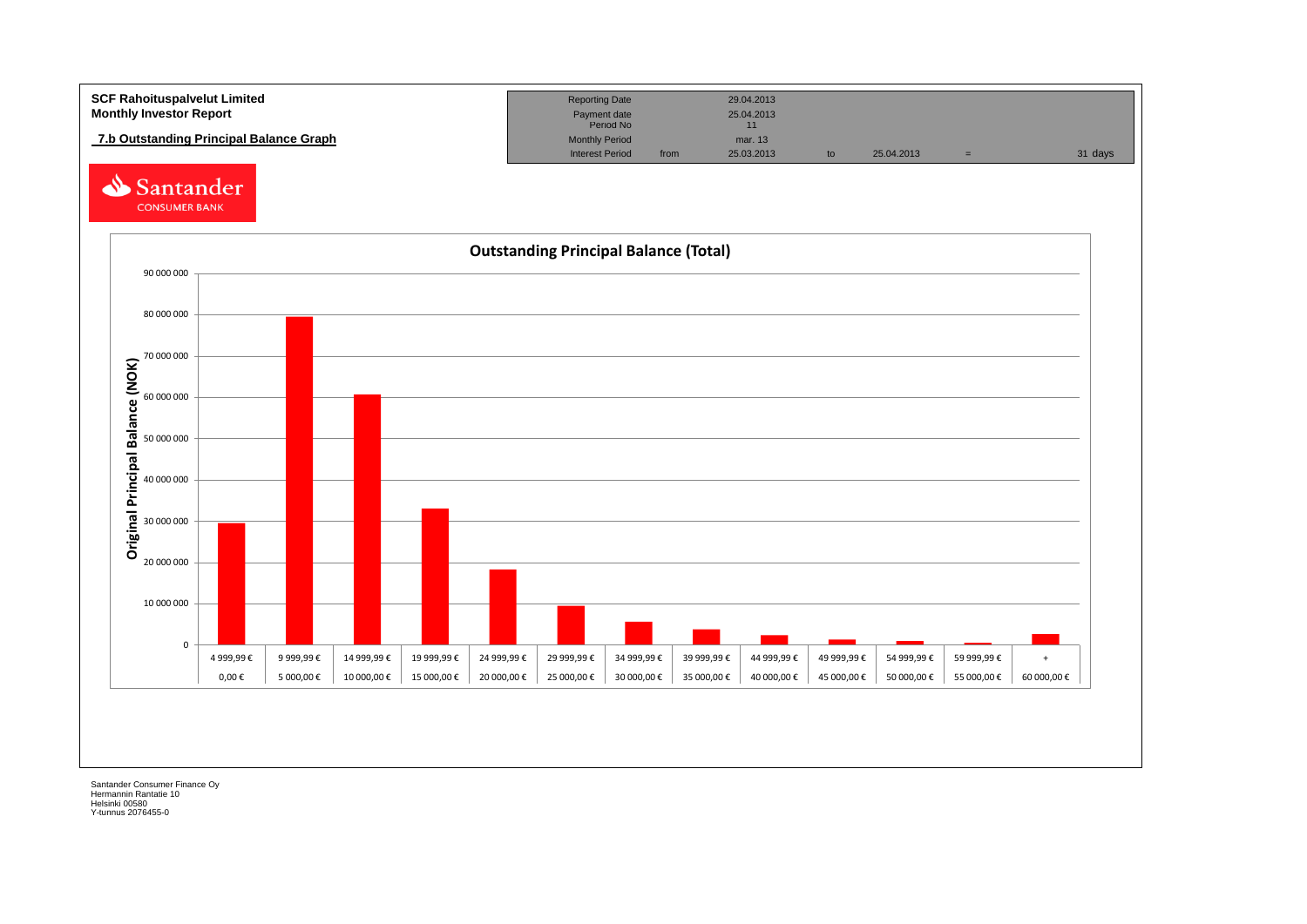#### **SCF Rahoituspalvelut Limited Monthly Investor Report**

### **8.a Geographical Distribution**



| <b>Reporting Date</b>     |      | 29.04.2013       |            |   |         |
|---------------------------|------|------------------|------------|---|---------|
| Payment date<br>Period No |      | 25.04.2013<br>11 |            |   |         |
| <b>Monthly Period</b>     |      | mar. 13          |            |   |         |
| <b>Interest Period</b>    | from | 25.03.2013       | 25.04.2013 | = | 30 days |

|                          |           |                            | <b>TOTAL</b>             |            |                              |                     |
|--------------------------|-----------|----------------------------|--------------------------|------------|------------------------------|---------------------|
| <b>District</b>          | <b>No</b> | <b>Outstanding balance</b> | % of Outstanding balance | % of Loans | <b>WA months to maturity</b> | <b>WA seasoning</b> |
| Central Finland          | 3 4 4 0   | 27 503 439                 | 11,07%                   | 11,40 %    | 30,7                         | 23,4                |
| Eastern Finland          | 793       | 6 135 049                  | 2,47%                    | 2,63%      | 29,8                         | 24,0                |
| East Tavastia            | 1893      | 15 346 808                 | 6,18%                    | 6,27%      | 31,0                         | 23,9                |
| tion<br>Greater Helsinki | 7067      | 62 552 824                 | 25,17%                   | 23,42%     | 30,3                         | 23,7                |
| Northern Finland         | 2 2 6 4   | 19 471 861                 | 7,84 %                   | 7,50%      | 31,7                         | 23,1                |
| Northern Savonia         | 992       | 7 183 056                  | 2,89%                    | 3,29%      | 29,2                         | 23,7                |
| 횹<br>Ostrobothnia        | 1869      | 14 947 566                 | 6,01%                    | 6,19%      | 28,6                         | 24,2                |
| South-Eastern Fi<br>O    | 1649      | 13 608 610                 | 5,48%                    | 5,47%      | 30,8                         | 23,4                |
| South-Western Fi         | 3 2 5 1   | 25 712 388                 | 10,35 %                  | 10,77%     | 30,0                         | 23,6                |
| Uusimaa                  | 4 0 8 7   | 32 085 591                 | 12,91%                   | 13,55 %    | 30,3                         | 24,9                |
| Western Tavastia         | 2868      | 23 968 677                 | 9,64%                    | 9,51%      | 30,4                         | 23,4                |
|                          |           |                            |                          |            |                              |                     |
| Total                    | 30 173    | 248 515 868                | 100,0%                   | 100,00%    | 30,2                         | 23,7                |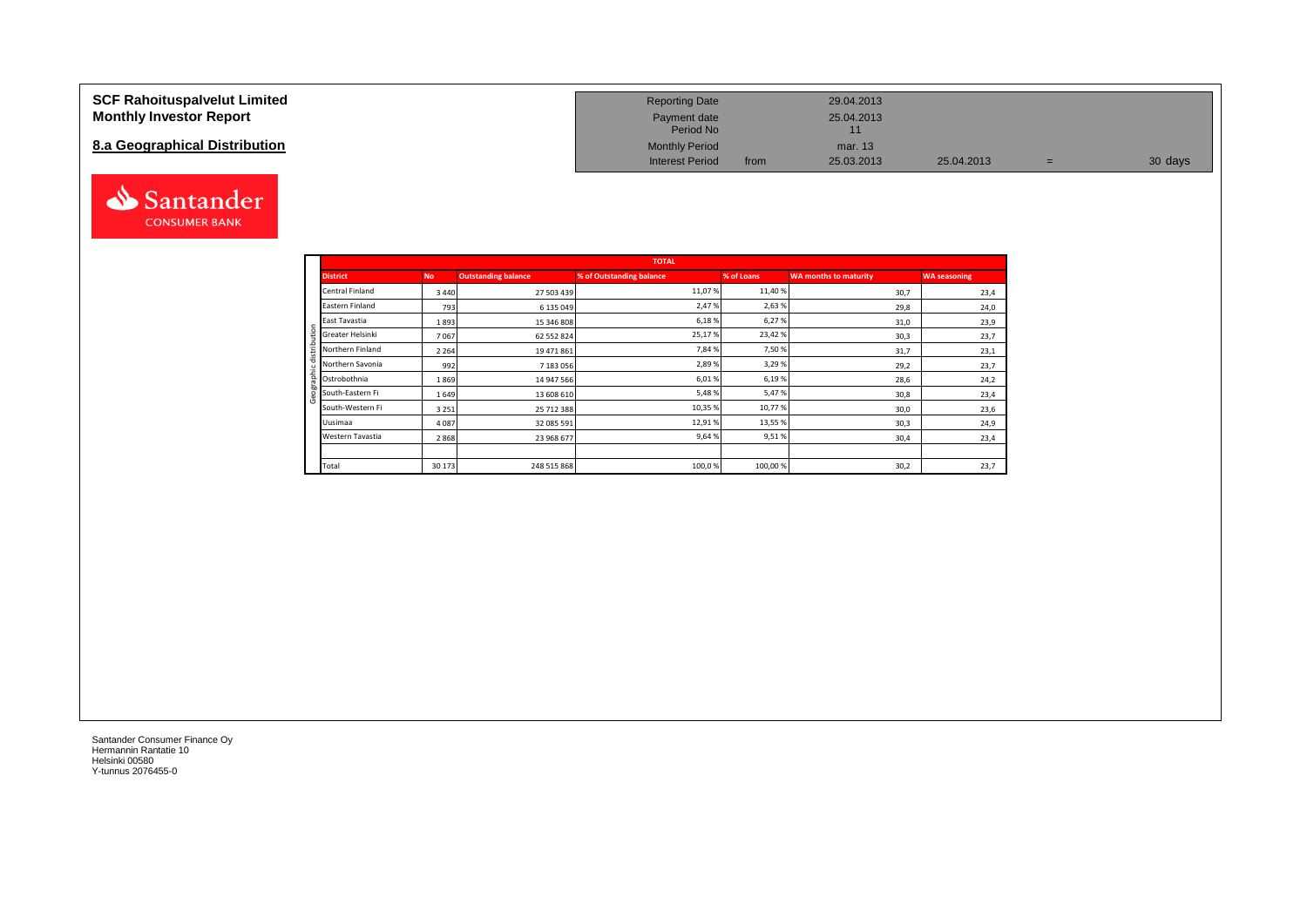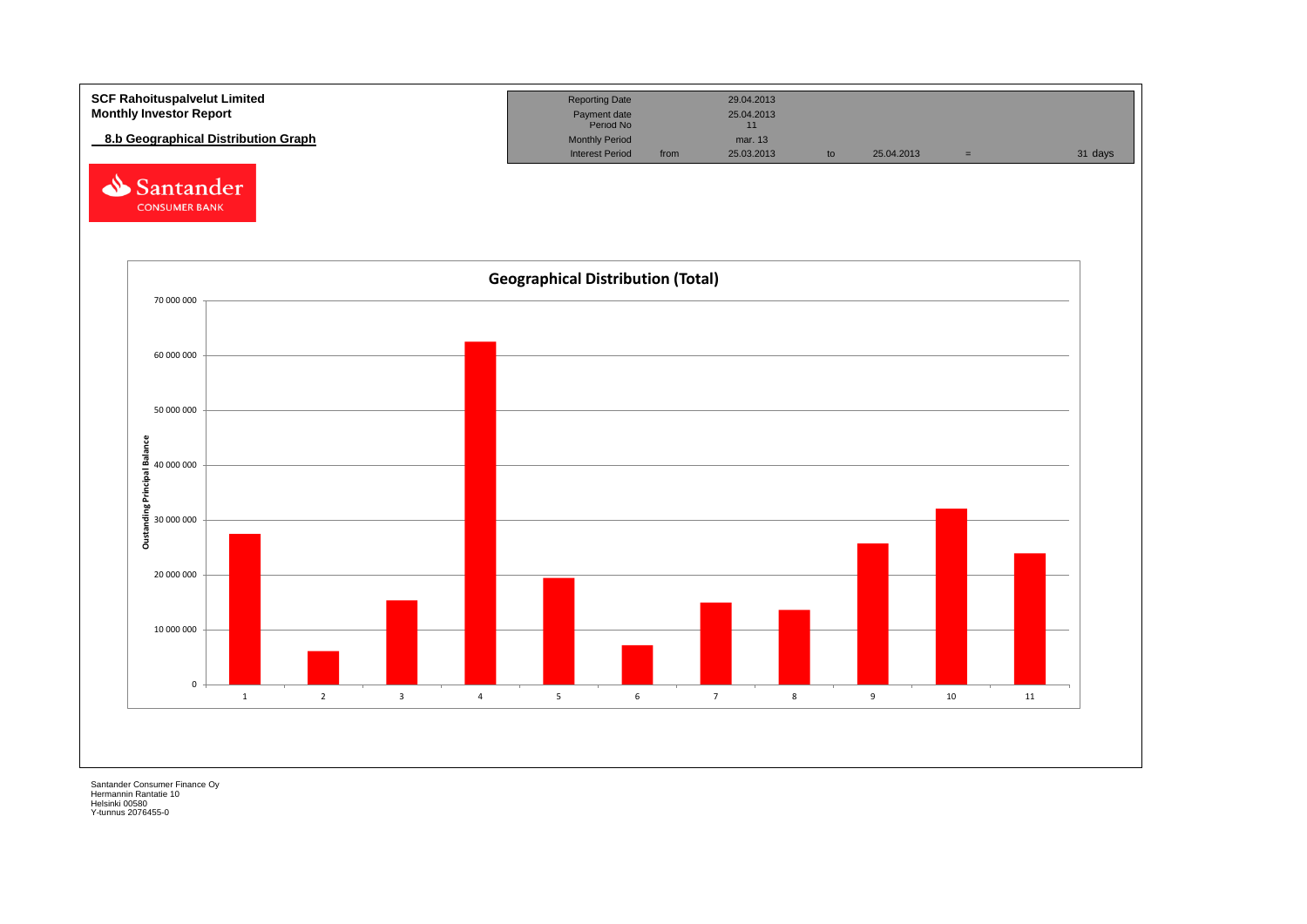### **9.a Interest Rate**



| SCF Rahoituspalvelut Limited   | <b>Reporting Date</b>     |      | 29.04.2013 |            |         |
|--------------------------------|---------------------------|------|------------|------------|---------|
| <b>Monthly Investor Report</b> | Payment date<br>Period No |      | 25.04.2013 |            |         |
| 9.a Interest Rate              | <b>Monthly Period</b>     |      | mar. 13    |            |         |
|                                | <b>Interest Period</b>    | from | 25.03.2013 | 25.04.2013 | 31 days |

|              |            |        |           | <b>TOTAL</b>               |                                          |                              |                     |
|--------------|------------|--------|-----------|----------------------------|------------------------------------------|------------------------------|---------------------|
|              | $Min (>=)$ | Max(<) | <b>No</b> | <b>Outstanding balance</b> | % of total<br><b>Outstanding balance</b> | <b>WA months to maturity</b> | <b>WA seasoning</b> |
|              |            | 1%     | 1 2 0 3   | 9 0 67 5 84                | 3,65 %                                   | 20,1                         | 18,2                |
|              | 1%         | 2%     | 2 6 0 0   | 16 744 192                 | 6,74 %                                   | 24,7                         | 23,7                |
| distribution | 2%         | 4 %    | 5 6 0 7   | 50 443 632                 | 20,30%                                   | 30,4                         | 23,9                |
|              | 4 %        | 6%     | 14 302    | 129 182 155                | 51,98 %                                  | 31,8                         | 23,8                |
| ă            | 6 %        | 8%     | 6423      | 42 865 468                 | 17,25 %                                  | 30,3                         | 24,7                |
|              | 8%         | 10 %   | 38        | 212838                     | 0,09%                                    | 29,4                         | 24,0                |
| Inter        | 10 %       | 12%    |           |                            | 0,00 %                                   |                              |                     |
|              | 12%        | 14 %   |           |                            | 0,00%                                    |                              |                     |
|              | 14 %       | 16 %   |           |                            | 0,00%                                    |                              |                     |
|              | 16 %       | 18%    |           |                            | 0,00%                                    |                              |                     |
|              |            |        |           |                            |                                          |                              |                     |
|              | Total      |        | 30 173    | 248 515 868                | 100,00 %                                 | 27,8                         | 23,1                |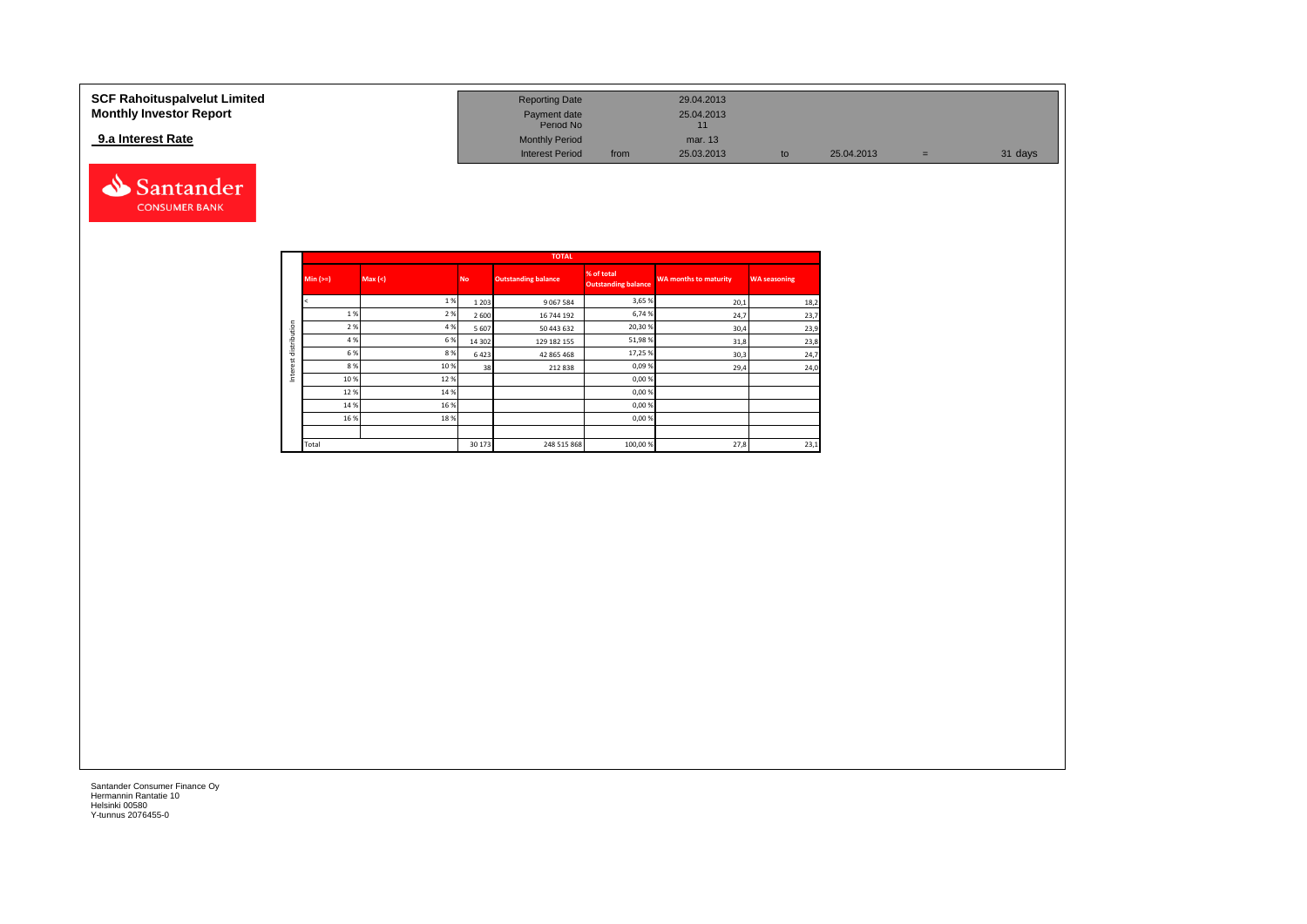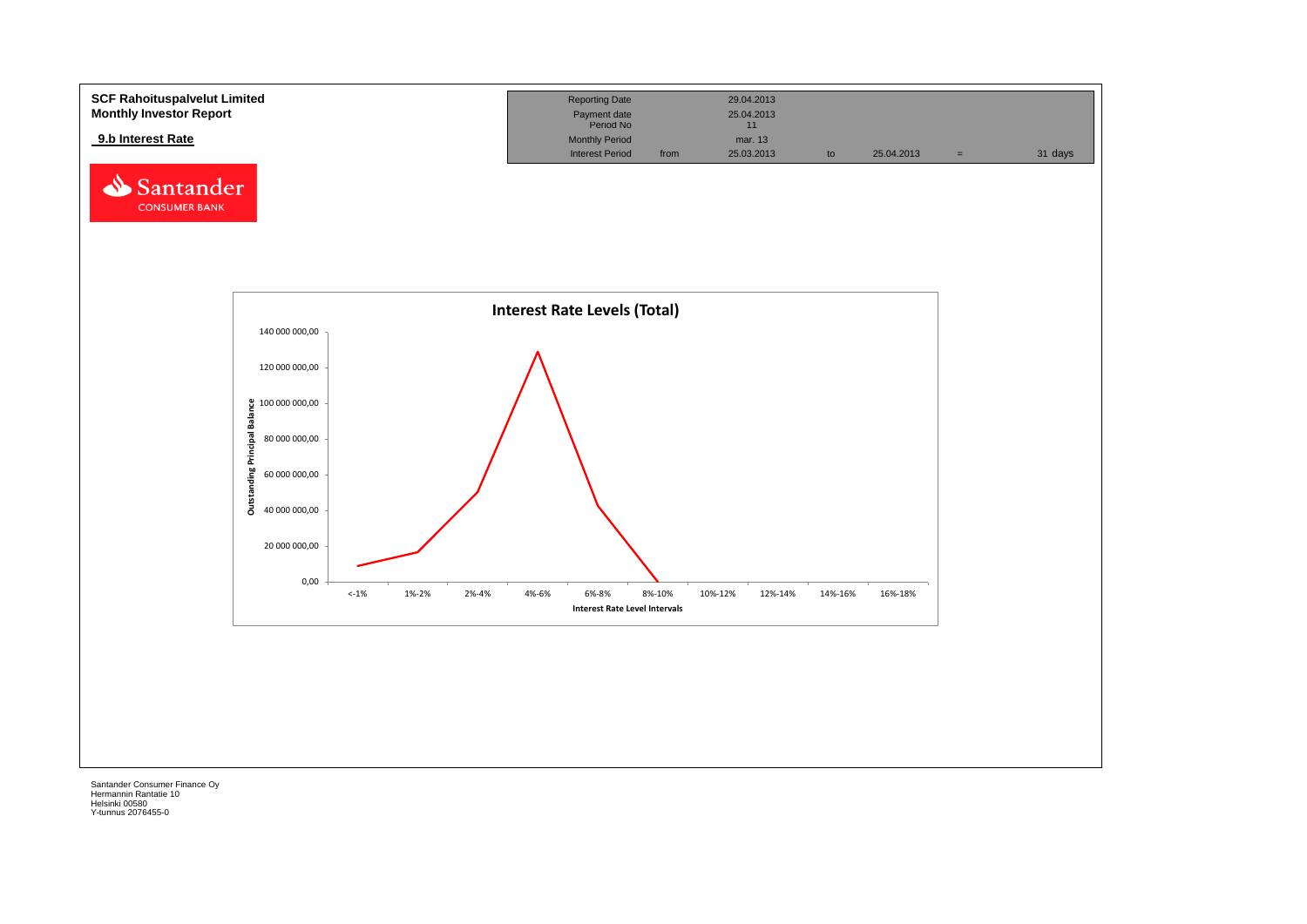| <b>SCF Rahoituspalvelut Limited</b><br><b>Monthly Investor Report</b> | <b>Reporting Date</b><br>Payment date<br>Period No |      | 29.04.2013<br>25.04.2013 |    |            |     |         |
|-----------------------------------------------------------------------|----------------------------------------------------|------|--------------------------|----|------------|-----|---------|
| 10.a Remaining Terms                                                  | <b>Monthly Period</b><br><b>Interest Period</b>    | from | mar. 13<br>25.03.2013    | to | 25.04.2013 | $=$ | 31 days |



|          |            |            |           | <b>TOTAL</b>               |         |                              |                     |
|----------|------------|------------|-----------|----------------------------|---------|------------------------------|---------------------|
|          | <b>Min</b> | <b>Max</b> | <b>No</b> | <b>Outstanding balance</b> | %       | <b>WA months to maturity</b> | <b>WA seasoning</b> |
|          |            |            | 335       | 368 184                    | 0,15%   | 0,0                          | 46,2                |
|          |            | 12         | 5782      | 16 628 432                 | 6,69%   | 7,9                          | 35,4                |
|          | 13         | 24         | 9321      | 59 349 410                 | 23,88%  | 19,2                         | 28,0                |
|          | 25         | 36         | 8 2 1 1   | 81 196 220                 | 32,67%  | 30,6                         | 25,3                |
| maturity | 37         | 48         | 6511      | 90 730 905                 | 36,51%  | 41,6                         | 17,4                |
|          | 49         | 60         | 13        | 242 717                    | 0,10%   | 51,4                         | 18,0                |
| 5        | 61         | 72         |           |                            | 0,00%   |                              |                     |
| Months   | 73         | 84         |           |                            | 0,00%   |                              |                     |
|          | 85         | 96         |           |                            | 0,00%   |                              |                     |
|          | 97         | 108        |           |                            | 0,00%   |                              |                     |
|          | 109        | 120        |           |                            | 0,00%   |                              |                     |
|          | 121 >      |            |           |                            | 0,00%   |                              |                     |
|          |            |            |           |                            |         |                              |                     |
|          | Total      |            | 30 173    | 248 515 868                | 100,00% | 30,1                         | 24,8                |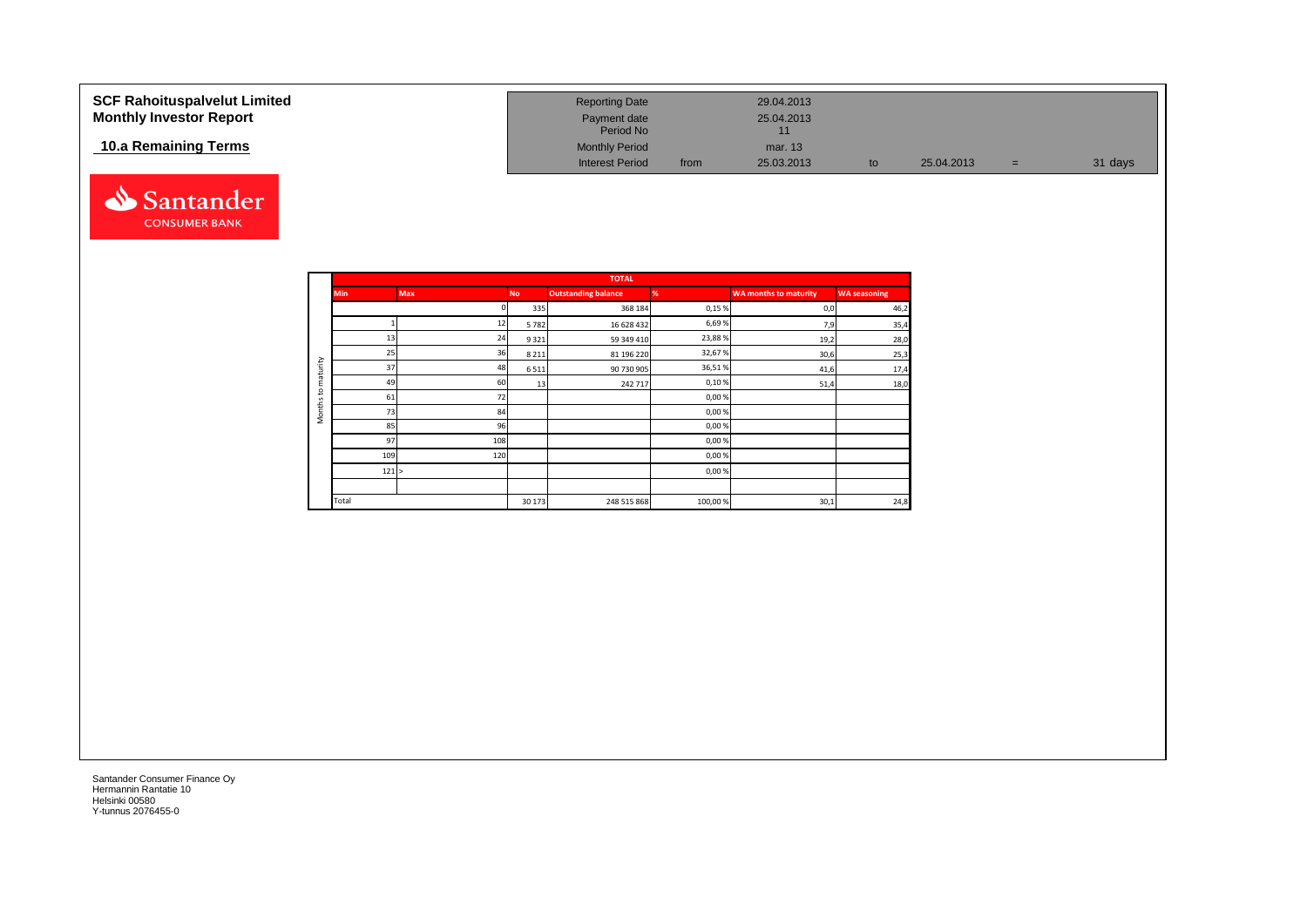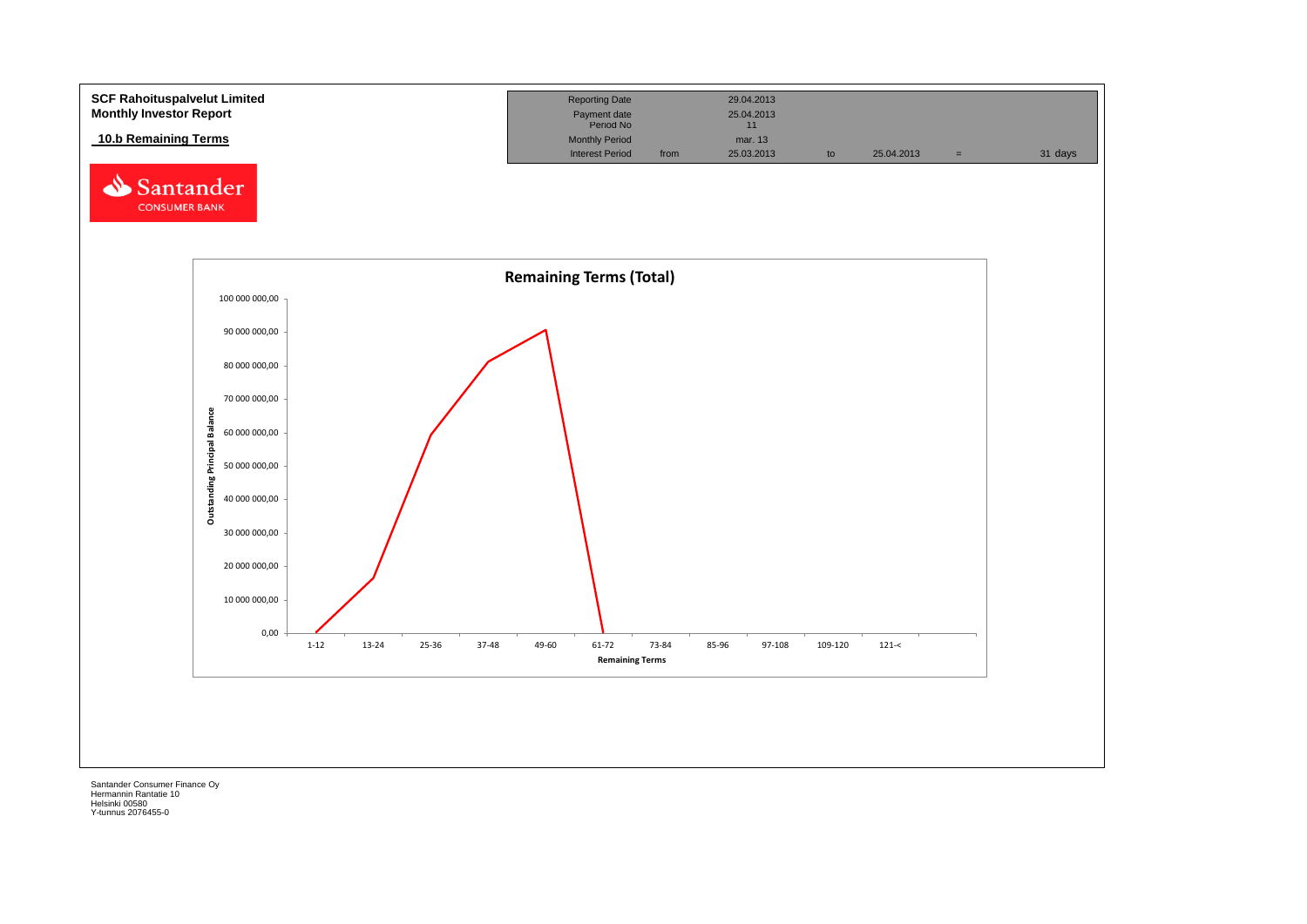| <b>SCF Rahoituspalvelut Limited</b><br><b>Monthly Investor Report</b> | <b>Reporting Date</b><br>Payment date<br>Period No |      | 29.04.2013<br>25.04.2013 |    |            |     |         |
|-----------------------------------------------------------------------|----------------------------------------------------|------|--------------------------|----|------------|-----|---------|
| 11.a Seasoning                                                        | <b>Monthly Period</b>                              |      | mar. 13                  |    |            |     |         |
|                                                                       | <b>Interest Period</b>                             | from | 25.03.2013               | to | 25.04.2013 | $=$ | 31 days |



|              |            |            |           | <b>TOTAL</b>               |                                    |                       |                     |
|--------------|------------|------------|-----------|----------------------------|------------------------------------|-----------------------|---------------------|
|              | <b>Min</b> | <b>Max</b> | <b>No</b> | <b>Outstanding balance</b> | % of Outstanding<br><b>Balance</b> | WA months to maturity | <b>WA seasoning</b> |
|              |            |            | 216       | 2625689                    | 1,06%                              | 38,5                  | 12,0                |
| 者            | 13         | 24         | 15 742    | 153 438 050                | 61,74%                             | 34,7                  | 18,3                |
| c<br>ء       | 25         | 36         | 9563      | 69 598 212                 | 28,01%                             | 25,5                  | 29,7                |
| c<br>$\circ$ | 37         | 48         | 3 4 9 3   | 18 365 190                 | 7,39%                              | 16,9                  | 41,1                |
| S<br>£       | 49         | 60         | 1 1 2 7   | 4 3 3 4 9 3 1              | 1,74%                              | 7,2                   | 53,7                |
| $\circ$      | 61         | 72         | 32        | 153 796                    | 0,06%                              | 13,0                  | 63,0                |
|              | 731        | 84         |           |                            |                                    |                       |                     |
|              | 85         | 96         |           |                            |                                    |                       |                     |
|              |            |            |           |                            |                                    |                       |                     |
|              |            |            | 30 173    | 248 515 868                | 100 %                              | 22,6                  | 36,3                |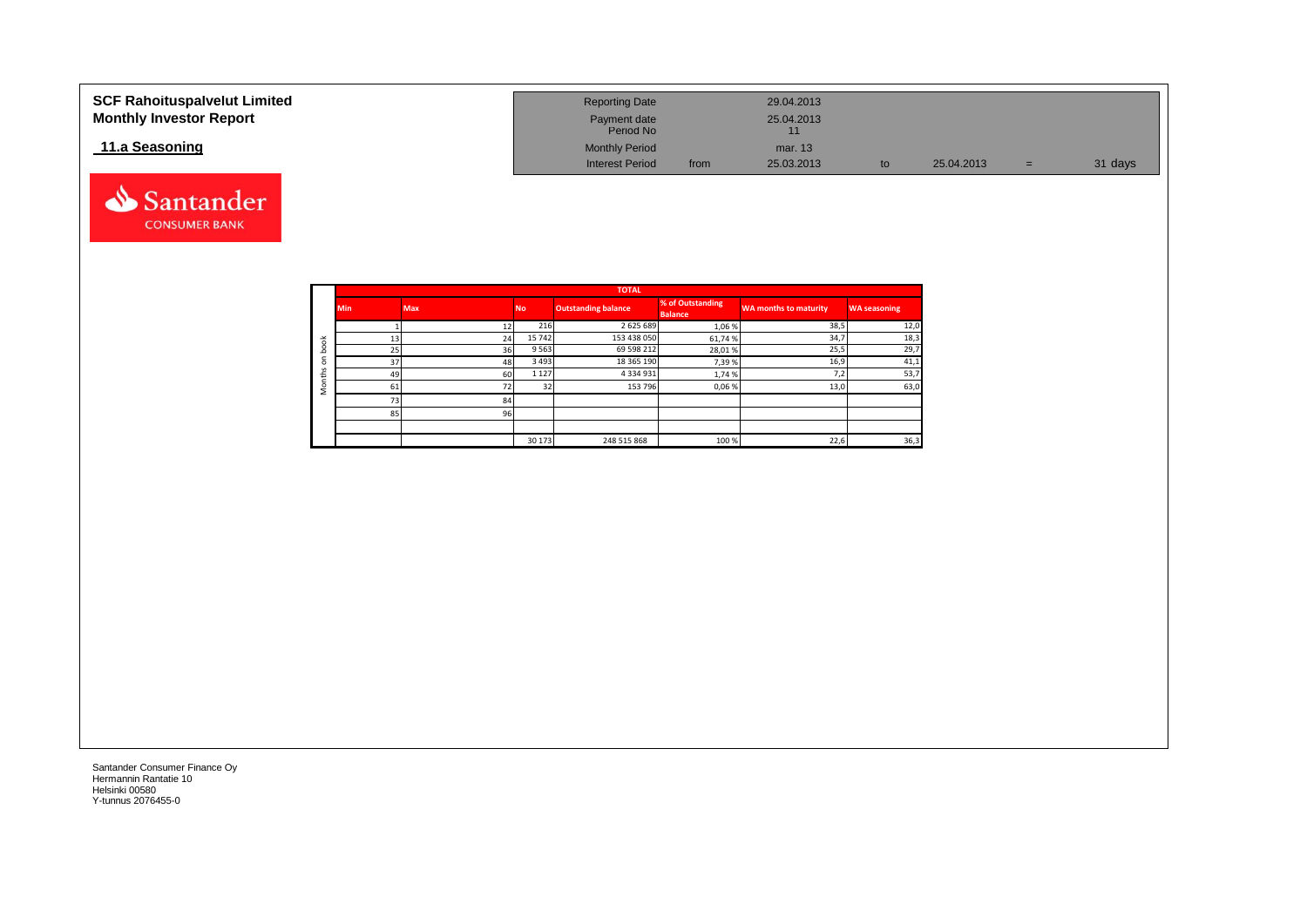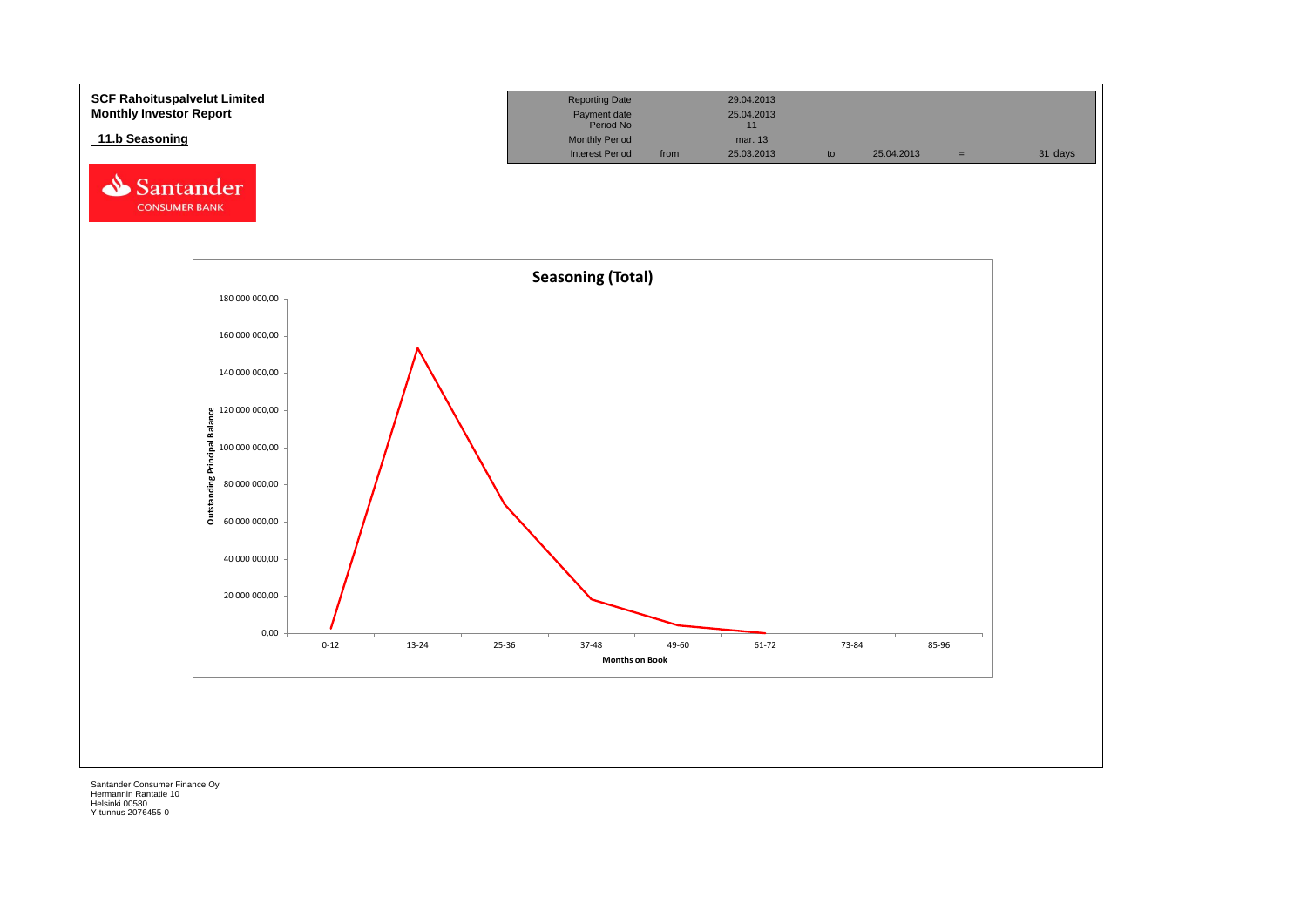| <b>SCF Rahoituspalvelut Limited</b><br><b>Monthly Investor Report</b> | <b>Reporting Date</b><br>Payment date<br>Period No |      | 29.04.2013<br>25.04.2013 |            |     |         |
|-----------------------------------------------------------------------|----------------------------------------------------|------|--------------------------|------------|-----|---------|
| 13.a Balloon Ioans                                                    | <b>Monthly Period</b>                              |      | mar. 13                  |            |     |         |
|                                                                       | <b>Interest Period</b>                             | from | 25.03.2013               | 25.04.2013 | $=$ | 31 days |



Santander **CONSUMER BANK**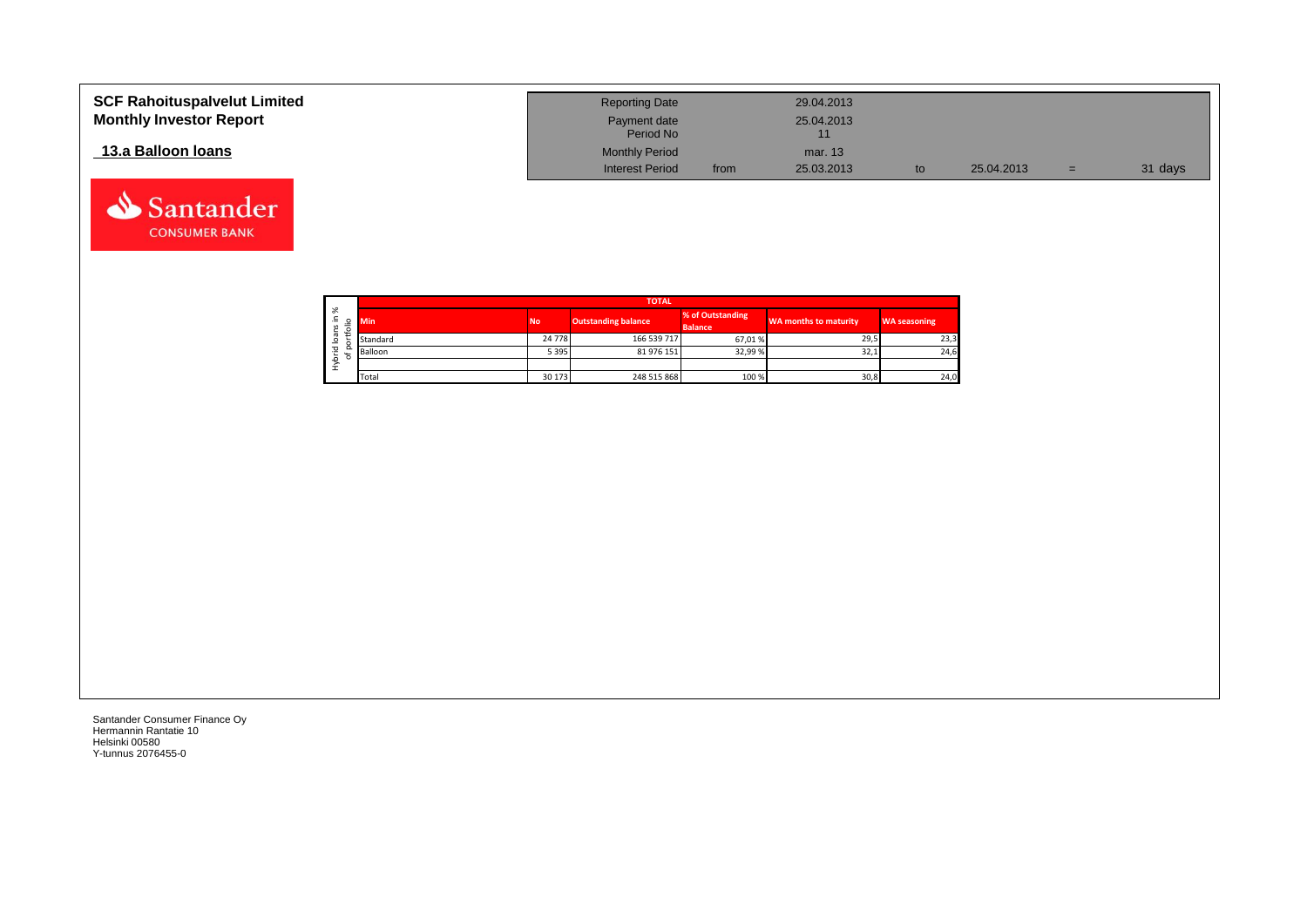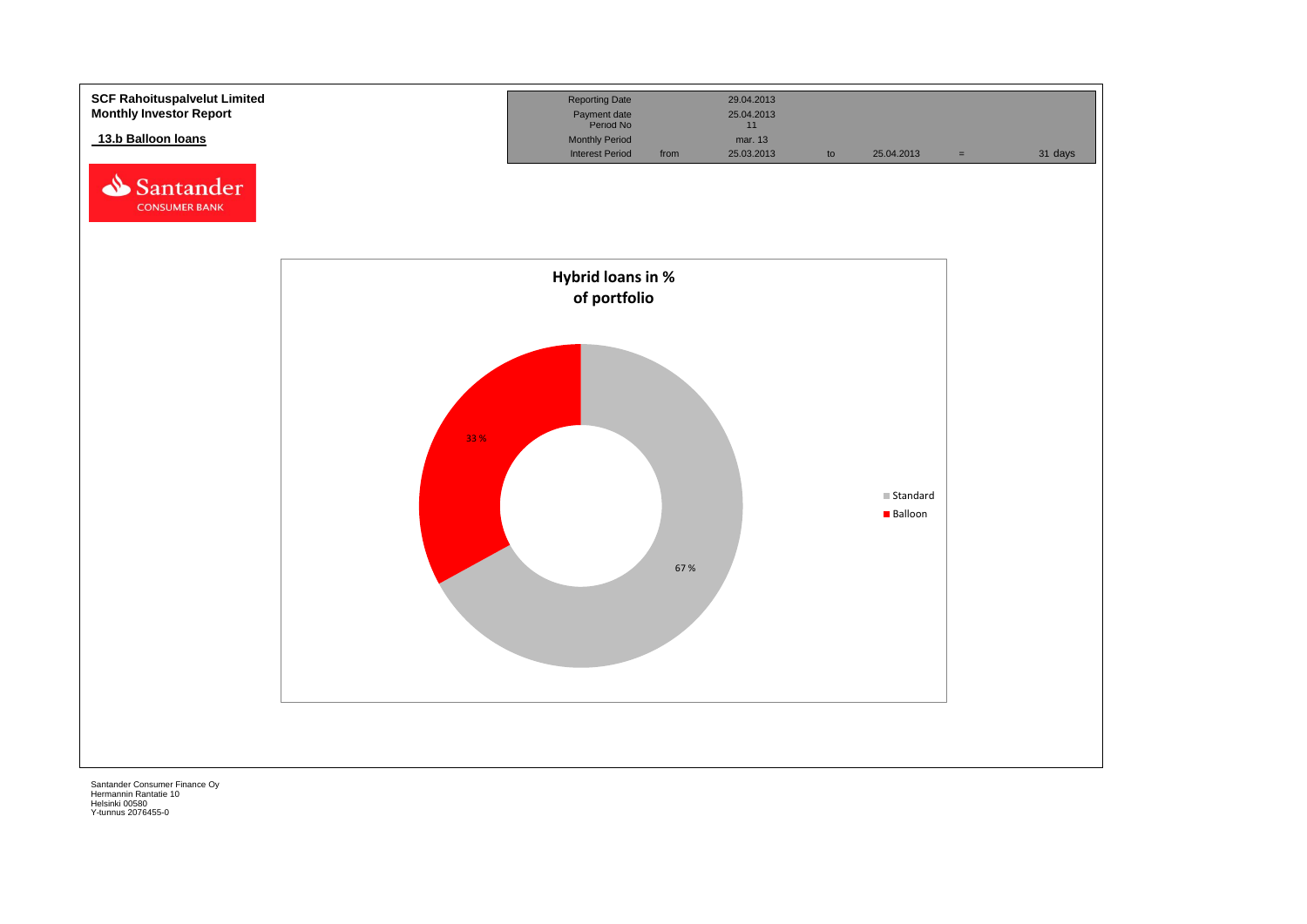| <b>SCF Rahoituspalvelut Limited</b> | <b>Reporting Date</b>     |      | 29.04.2013 |            |     |         |
|-------------------------------------|---------------------------|------|------------|------------|-----|---------|
| <b>Monthly Investor Report</b>      | Payment date<br>Period No |      | 25.04.2013 |            |     |         |
| 14.a # loans per borrower           | <b>Monthly Period</b>     |      | mar. 13    |            |     |         |
|                                     | <b>Interest Period</b>    | from | 25.03.2013 | 25.04.2013 | $=$ | 31 days |



|         |                            | <b>TOTAL</b>                   |                              |               |
|---------|----------------------------|--------------------------------|------------------------------|---------------|
| %       | <b>Outstanding balance</b> | <b>Total number of debtors</b> | <b>Total number of loans</b> |               |
| 97,9%   | 243 350 260                | 29 748                         |                              |               |
| 1,8%    | 4 5 5 7 8 4 6              | 191                            |                              |               |
| 0,2%    | 596 463                    | 12                             |                              | ā             |
| 0,0%    | 11 299                     |                                |                              | row           |
|         |                            |                                |                              | bor<br>per    |
|         |                            |                                |                              |               |
|         |                            |                                |                              | loans<br>$\#$ |
|         |                            |                                |                              |               |
|         |                            |                                |                              |               |
|         |                            |                                |                              |               |
| 100,00% | 248 515 868                | 29 9 52                        | Total                        |               |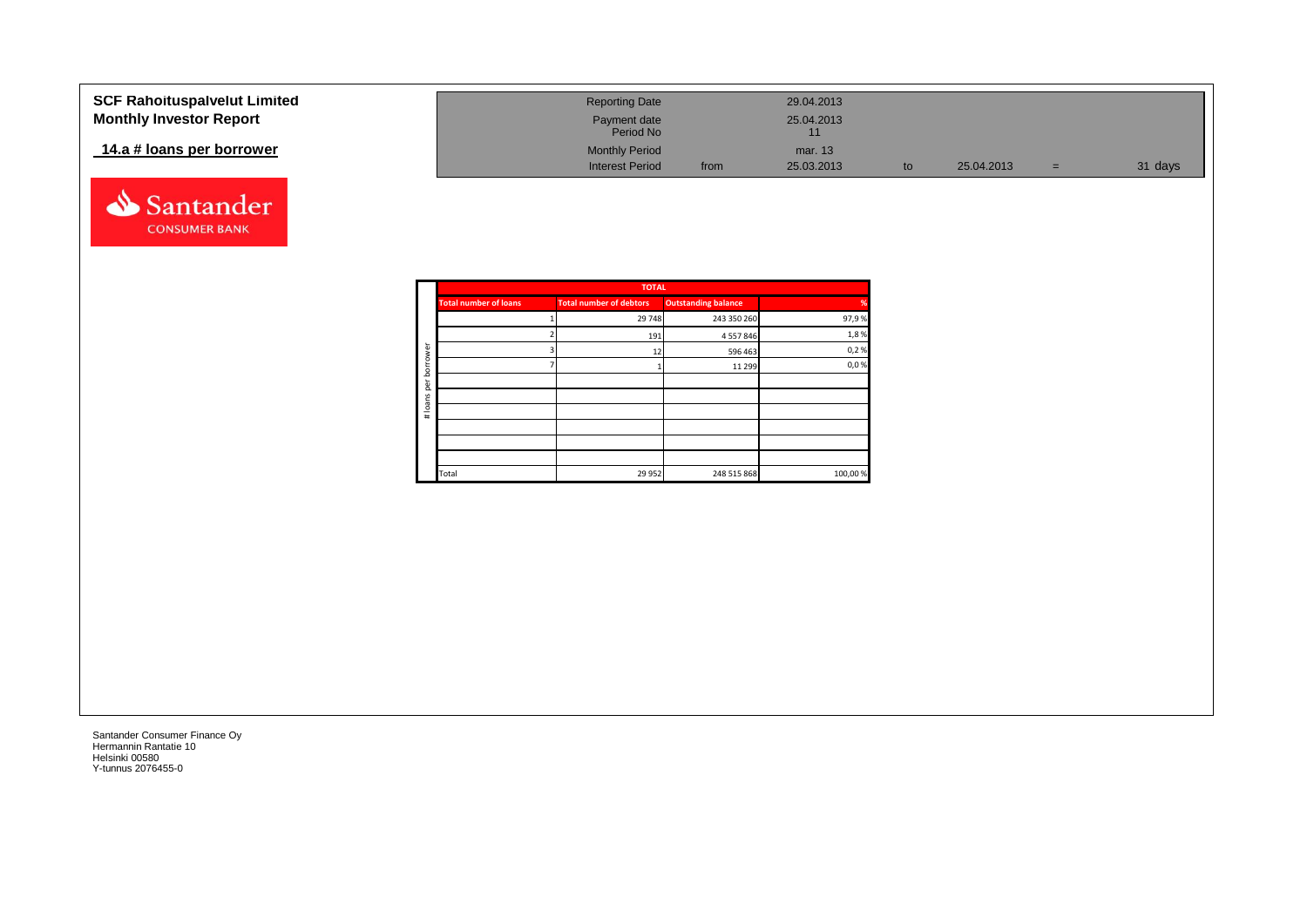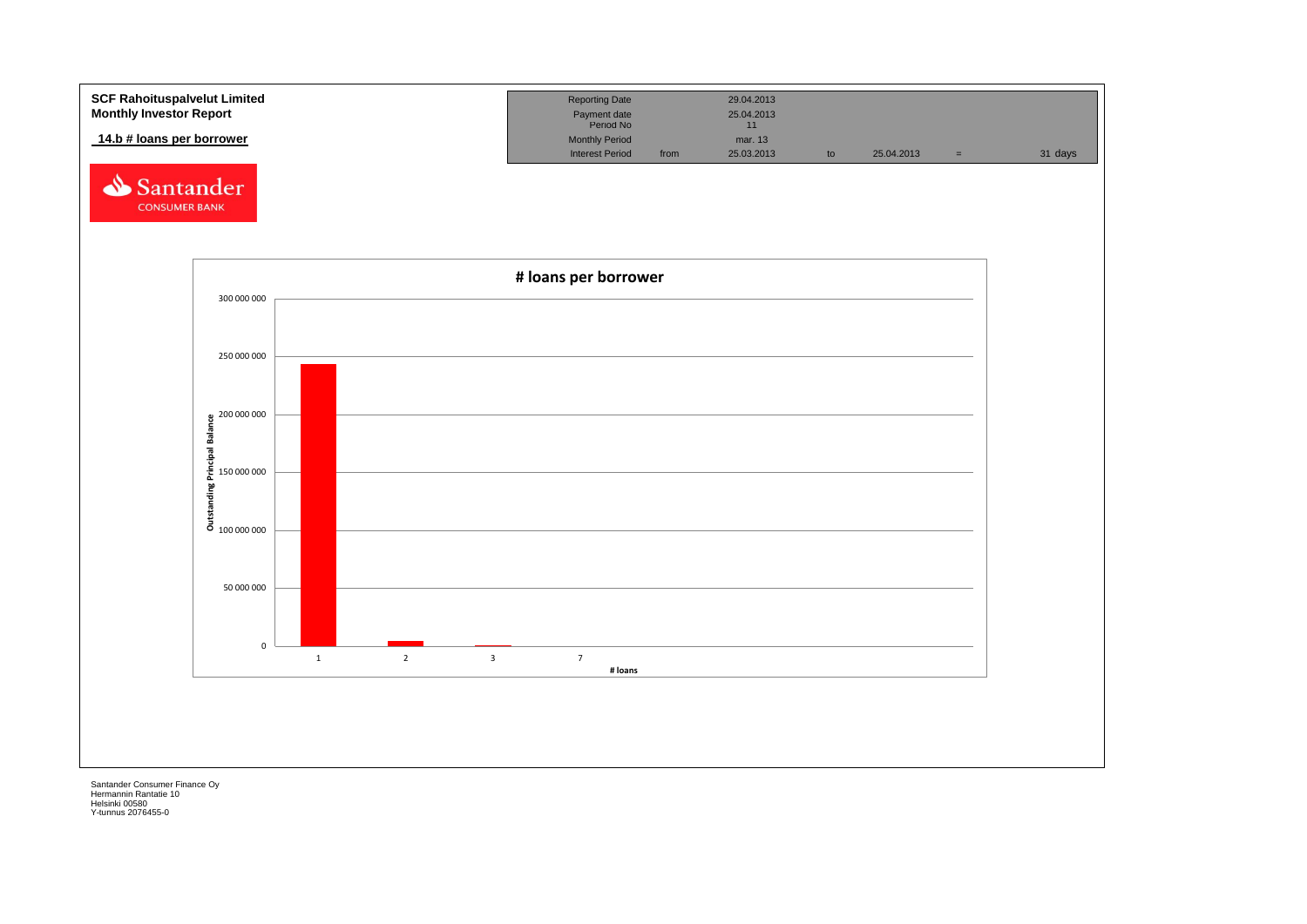| <b>SCF Rahoituspalvelut Limited</b> |
|-------------------------------------|
| <b>Monthly Investor Report</b>      |

# **15.a Amortization Profile**



| SCF Rahoituspalvelut Limited   | <b>Reporting Date</b>     |      | 29.04.2013 |    |            |     |         |
|--------------------------------|---------------------------|------|------------|----|------------|-----|---------|
| <b>Monthly Investor Report</b> | Payment date<br>Period No |      | 25.04.2013 |    |            |     |         |
| 15.a Amortization Profile      | <b>Monthly Period</b>     |      | mar. 13    |    |            |     |         |
|                                | <b>Interest Period</b>    | from | 25.03.2013 | to | 25.04.2013 | $=$ | 31 days |

| <b>TOTAL</b>            |    |                        |                        |                     |                 |          |            |
|-------------------------|----|------------------------|------------------------|---------------------|-----------------|----------|------------|
| <b>Period</b>           |    | <b>Opening Balance</b> | <b>Closing Balance</b> | <b>Amortization</b> | <b>Interest</b> | Yield    | Percentage |
|                         |    |                        |                        |                     |                 |          |            |
|                         |    | 248 515 868            | 239 846 548            | 8 6 6 9 3 2 0       | 1 003 115       | 484,37%  | 96,51%     |
|                         |    | 239 846 548            | 231 430 058            | 8 4 1 6 4 9 0       | 969 132         | 484,88%  | 93,12%     |
|                         |    | 231 430 058            | 222 996 013            | 8434045             | 935 667         | 485,16%  | 89,73%     |
|                         |    | 222 996 013            | 214 704 211            | 8 291 802           | 902 035         | 485,41%  | 86,39%     |
|                         |    | 214 704 211            | 206 537 663            | 8 1 6 5 4 8         | 869 010         | 485,70%  | 83,11%     |
| periods)                |    | 206 537 663            | 198 589 248            | 7948415             | 836 510         | 486,02%  | 79,91%     |
|                         |    | 198 589 248            | 190 586 601            | 8 0 0 2 6 4 7       | 805 020         | 486,44 % | 76,69%     |
|                         |    | 190 586 601            | 182 898 348            | 7688254             | 773 346         | 486,93%  | 73,60%     |
|                         |    | 182 898 348            | 175 332 698            | 7 5 6 5 6 5 0       | 743 417         | 487,76%  | 70,55%     |
|                         | 10 | 175 332 698            | 167 667 973            | 7664725             | 713 884         | 488,59%  | 67,47%     |
| profile<br>Amortization | 11 | 167 667 973            | 159 978 231            | 7 689 742           | 684 151         | 489,65%  | 64,37%     |
|                         | 12 | 159 978 231            | 152 561 447            | 7416785             | 654 410         | 490,87%  | 61,39%     |
|                         | 13 | 152 561 447            | 145 075 410            | 7486037             | 625 741         | 492,19%  | 58,38%     |
|                         | 14 | 145 075 410            | 137 785 380            | 7 290 030           | 596 922         | 493,75%  | 55,44%     |
|                         | 15 | 137 785 380            | 130 459 006            | 7326374             | 568 863         | 495,43%  | 52,50%     |
|                         | 16 | 130 459 006            | 123 429 344            | 7029662             | 540 627         | 497,28%  | 49,67%     |
|                         | 17 | 123 429 344            | 116 763 554            | 6 6 6 5 7 9 0       | 513 448         | 499,18%  | 46,98%     |
|                         | 18 | 116 763 554            | 110 071 895            | 6691658             | 487 217         | 500,72%  | 44,29%     |
|                         | 19 | 110 071 895            | 103 828 503            | 6 243 393           | 461 158         | 502,75%  | 41,78%     |
|                         | 20 | 103 828 503            | 97 509 153             | 6319350             | 436 486         | 504,47%  | 39,24%     |
|                         |    |                        |                        |                     |                 |          |            |
|                         |    |                        |                        |                     |                 |          |            |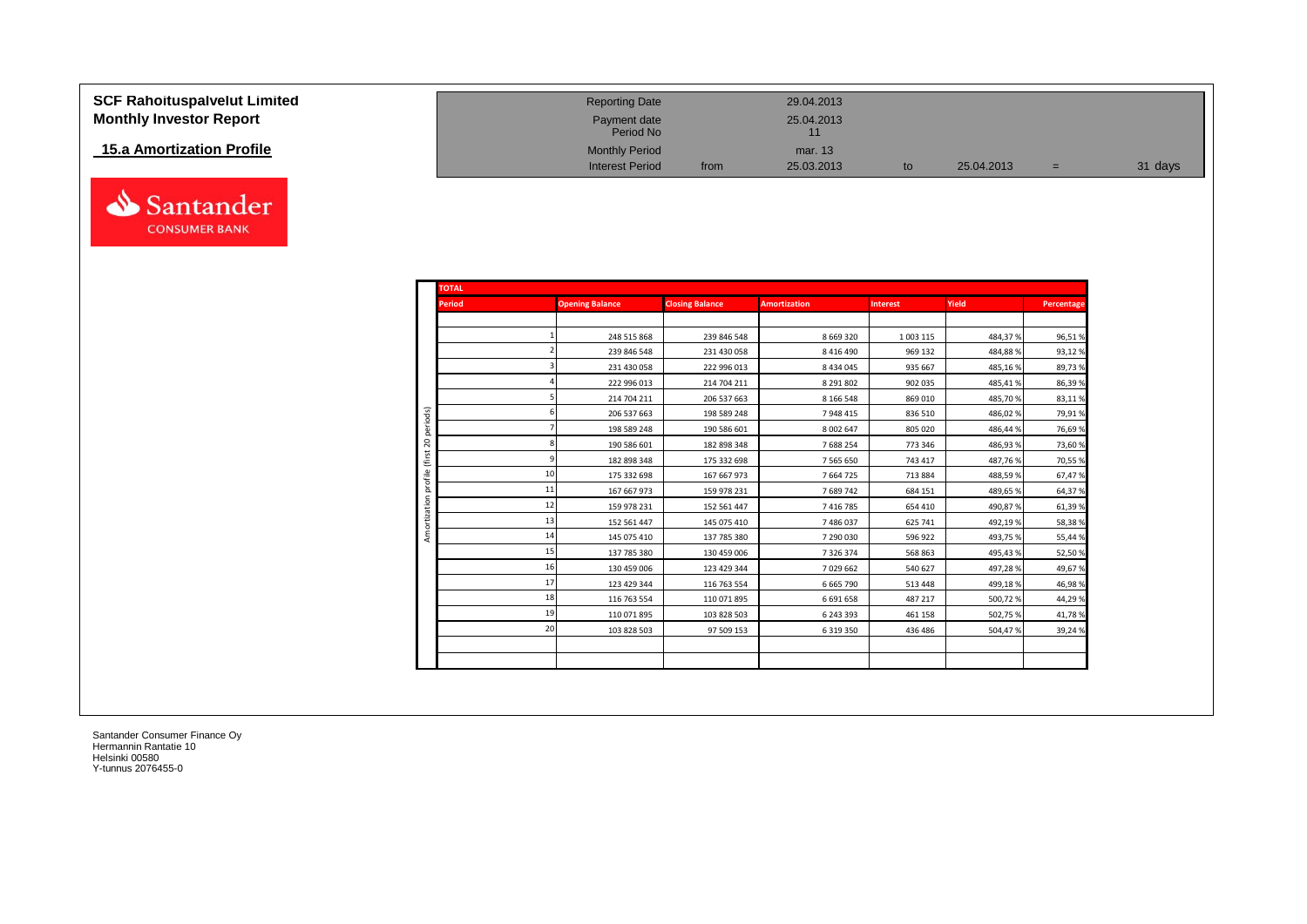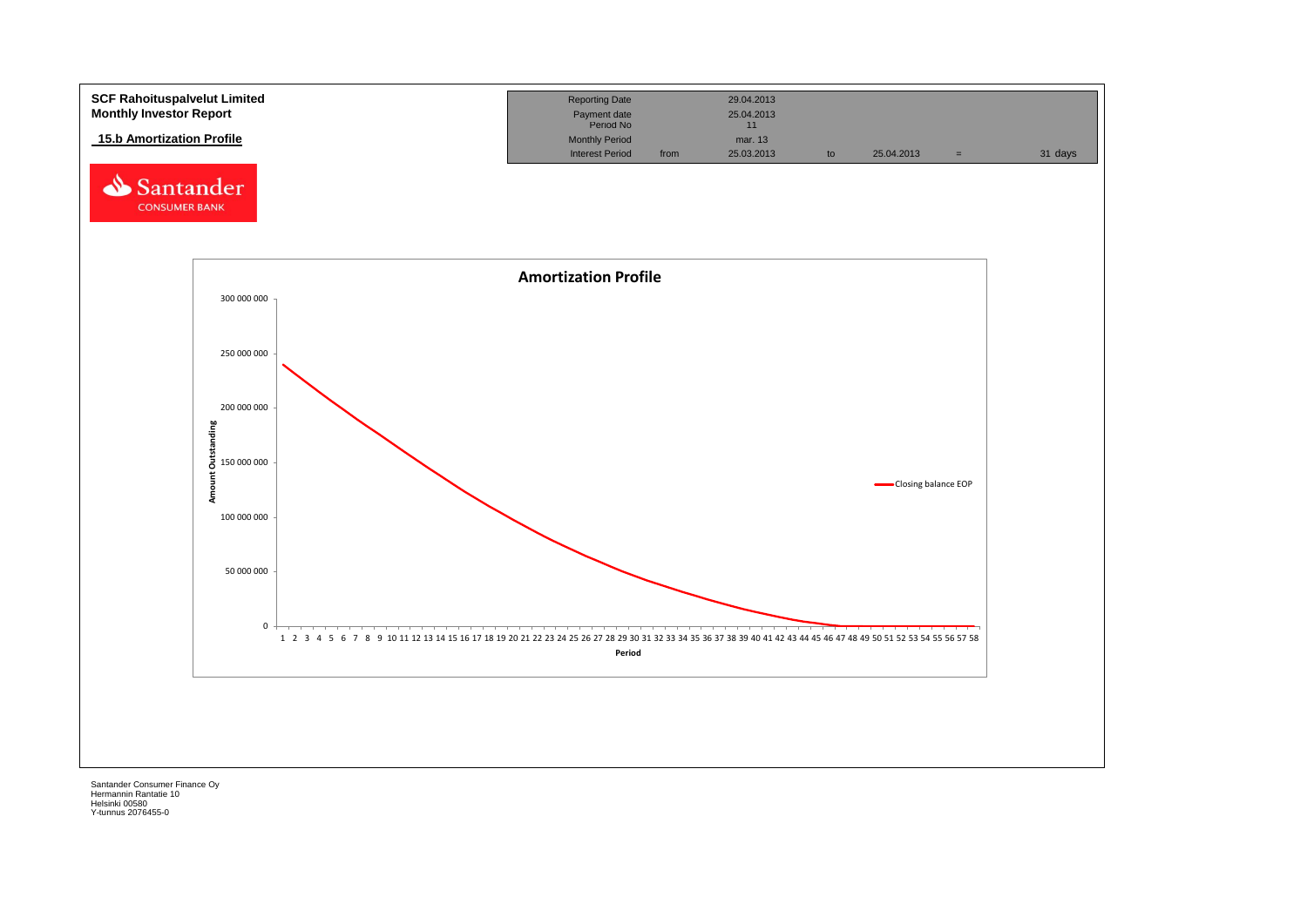| <b>SCF Rahoituspalvelut Limited</b> |                |                    |           | <b>Reporting Date</b>                |                            | 29.04.2013       |    |            |     |         |
|-------------------------------------|----------------|--------------------|-----------|--------------------------------------|----------------------------|------------------|----|------------|-----|---------|
| <b>Monthly Investor Report</b>      |                |                    |           |                                      |                            |                  |    |            |     |         |
|                                     |                |                    |           | Payment date<br>Period No            |                            | 25.04.2013<br>11 |    |            |     |         |
| 16.a Payment Holidays               |                |                    |           | <b>Monthly Period</b>                |                            | mar. 13          |    |            |     |         |
|                                     |                |                    |           |                                      |                            |                  |    |            |     |         |
|                                     |                |                    |           | <b>Interest Period</b>               | from                       | 25.03.2013       | to | 25.04.2013 | $=$ | 31 days |
| Santander                           |                |                    |           |                                      |                            |                  |    |            |     |         |
| <b>CONSUMER BANK</b>                |                |                    |           |                                      |                            |                  |    |            |     |         |
|                                     |                |                    |           |                                      |                            |                  |    |            |     |         |
|                                     |                |                    |           |                                      |                            |                  |    |            |     |         |
|                                     |                |                    |           |                                      |                            |                  |    |            |     |         |
|                                     |                | <b>TOTAL</b>       |           |                                      |                            |                  |    |            |     |         |
|                                     |                | Period             |           | No of cont Number of periods granted | <b>Sum of Payments</b>     |                  |    |            |     |         |
|                                     |                | 201 205            | 181       | 248                                  | 2 124 992                  |                  |    |            |     |         |
|                                     |                | 201 206            | 154       | 227                                  | 1 603 234                  |                  |    |            |     |         |
|                                     |                | 201 207            | 157       | 230                                  | 2 0 2 1 9 3                |                  |    |            |     |         |
|                                     |                | 201 208            | 131       | 175                                  | 1 5 2 5 9 9 9              |                  |    |            |     |         |
|                                     |                | 201 209            | 108       | 153                                  | 1082676                    |                  |    |            |     |         |
|                                     |                | 201 210            | 87        | 135                                  | 977 336                    |                  |    |            |     |         |
|                                     |                | 201 211            | 87<br>138 | 131<br>171                           | 930 795                    |                  |    |            |     |         |
|                                     |                | 201 212            | 112       | 157                                  | 1 286 755<br>1 2 2 2 8 6 0 |                  |    |            |     |         |
|                                     |                | 201 301<br>201 302 | 120       | 173                                  | 1 289 158                  |                  |    |            |     |         |
|                                     | Paymet Holiday | 201 303            | 123       | 166                                  | 1409025,32                 |                  |    |            |     |         |
|                                     |                |                    |           |                                      |                            |                  |    |            |     |         |
|                                     |                |                    |           |                                      |                            |                  |    |            |     |         |
|                                     |                |                    |           |                                      |                            |                  |    |            |     |         |
|                                     |                |                    |           |                                      |                            |                  |    |            |     |         |
|                                     |                |                    |           |                                      |                            |                  |    |            |     |         |
|                                     |                |                    |           |                                      |                            |                  |    |            |     |         |
|                                     |                |                    |           |                                      |                            |                  |    |            |     |         |
|                                     |                |                    |           |                                      |                            |                  |    |            |     |         |
|                                     |                | Total              | 1 3 9 8   | 1966                                 | 15 474 765                 |                  |    |            |     |         |
|                                     |                |                    |           |                                      |                            |                  |    |            |     |         |
|                                     |                |                    |           |                                      |                            |                  |    |            |     |         |
|                                     |                |                    |           |                                      |                            |                  |    |            |     |         |
|                                     |                |                    |           |                                      |                            |                  |    |            |     |         |
|                                     |                |                    |           |                                      |                            |                  |    |            |     |         |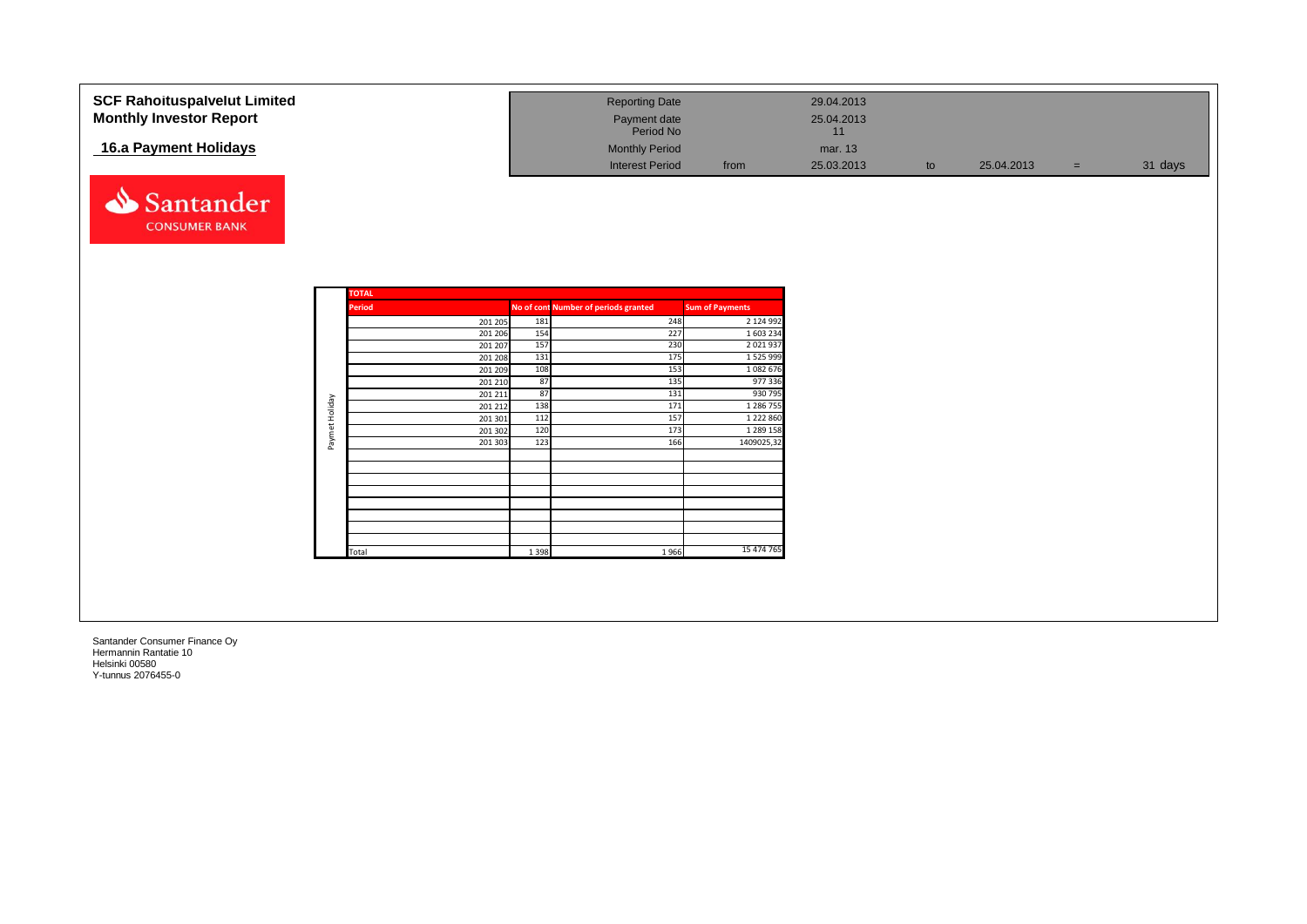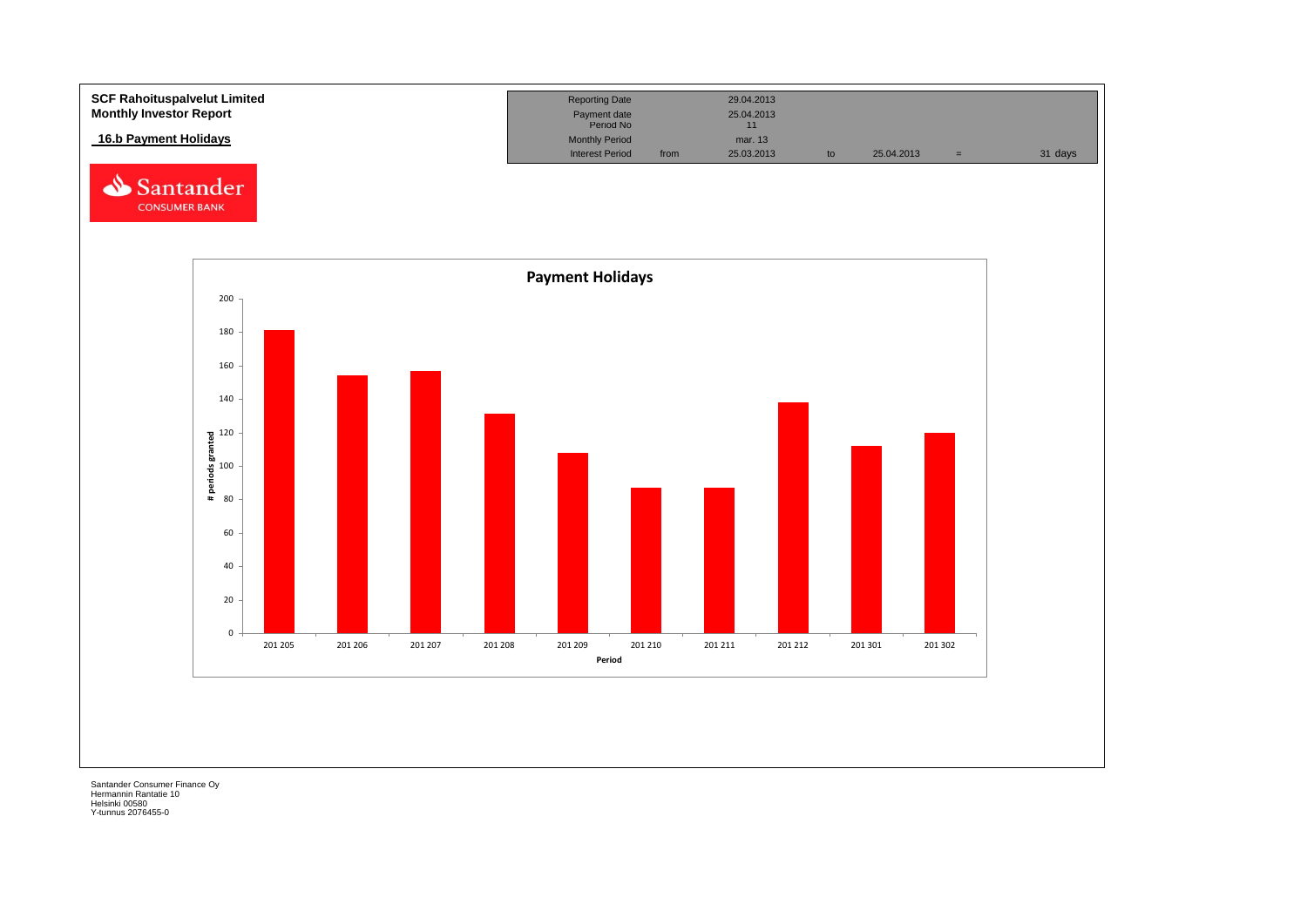| <b>SCF Rahoituspalvelut Limited</b> |              |              |                    |           | <b>Reporting Date</b>      |      | 29.04.2013 |    |            |       |         |
|-------------------------------------|--------------|--------------|--------------------|-----------|----------------------------|------|------------|----|------------|-------|---------|
| <b>Monthly Investor Report</b>      |              |              |                    |           |                            |      | 25.04.2013 |    |            |       |         |
|                                     |              |              |                    |           | Payment date<br>Period No  |      | 11         |    |            |       |         |
| 17.a Restructured Loans             |              |              |                    |           | <b>Monthly Period</b>      |      | mar. 13    |    |            |       |         |
|                                     |              |              |                    |           | <b>Interest Period</b>     | from | 25.03.2013 | to | 25.04.2013 | $=$ . | 31 days |
|                                     |              |              |                    |           |                            |      |            |    |            |       |         |
|                                     |              |              |                    |           |                            |      |            |    |            |       |         |
| Santander                           |              |              |                    |           |                            |      |            |    |            |       |         |
| <b>CONSUMER BANK</b>                |              |              |                    |           |                            |      |            |    |            |       |         |
|                                     |              |              |                    |           |                            |      |            |    |            |       |         |
|                                     |              |              |                    |           |                            |      |            |    |            |       |         |
|                                     |              |              |                    |           |                            |      |            |    |            |       |         |
|                                     |              |              |                    |           |                            |      |            |    |            |       |         |
|                                     |              | <b>TOTAL</b> |                    |           |                            |      |            |    |            |       |         |
|                                     |              | Period       |                    | <b>No</b> | <b>Outstanding Balance</b> |      |            |    |            |       |         |
|                                     |              |              | 201205             |           | $\overline{0}$             |      |            |    |            |       |         |
|                                     |              |              | 201206             |           | $\mathbf 0$                |      |            |    |            |       |         |
|                                     |              |              | 201207<br>201208   |           | $\mathbf 0$<br>$\mathbf 0$ |      |            |    |            |       |         |
|                                     |              |              | 201209             |           | $\mathbf 0$                |      |            |    |            |       |         |
|                                     |              |              | 201210             |           | $\mathbf 0$                |      |            |    |            |       |         |
|                                     |              |              | 201211             |           | $\mathbf 0$                |      |            |    |            |       |         |
|                                     |              |              | 201212             |           | $\overline{0}$             |      |            |    |            |       |         |
|                                     |              |              | 201 301<br>201 302 |           | $\mathbf 0$<br>$\mathbf 0$ |      |            |    |            |       |         |
|                                     | Restructured |              | 201 303            |           | $\overline{0}$             |      |            |    |            |       |         |
|                                     |              |              |                    |           |                            |      |            |    |            |       |         |
|                                     |              |              |                    |           |                            |      |            |    |            |       |         |
|                                     |              |              |                    |           |                            |      |            |    |            |       |         |
|                                     |              |              |                    |           |                            |      |            |    |            |       |         |
|                                     |              |              |                    |           |                            |      |            |    |            |       |         |
|                                     |              |              |                    |           |                            |      |            |    |            |       |         |
|                                     |              |              |                    |           |                            |      |            |    |            |       |         |
|                                     |              | Total        |                    |           |                            |      |            |    |            |       |         |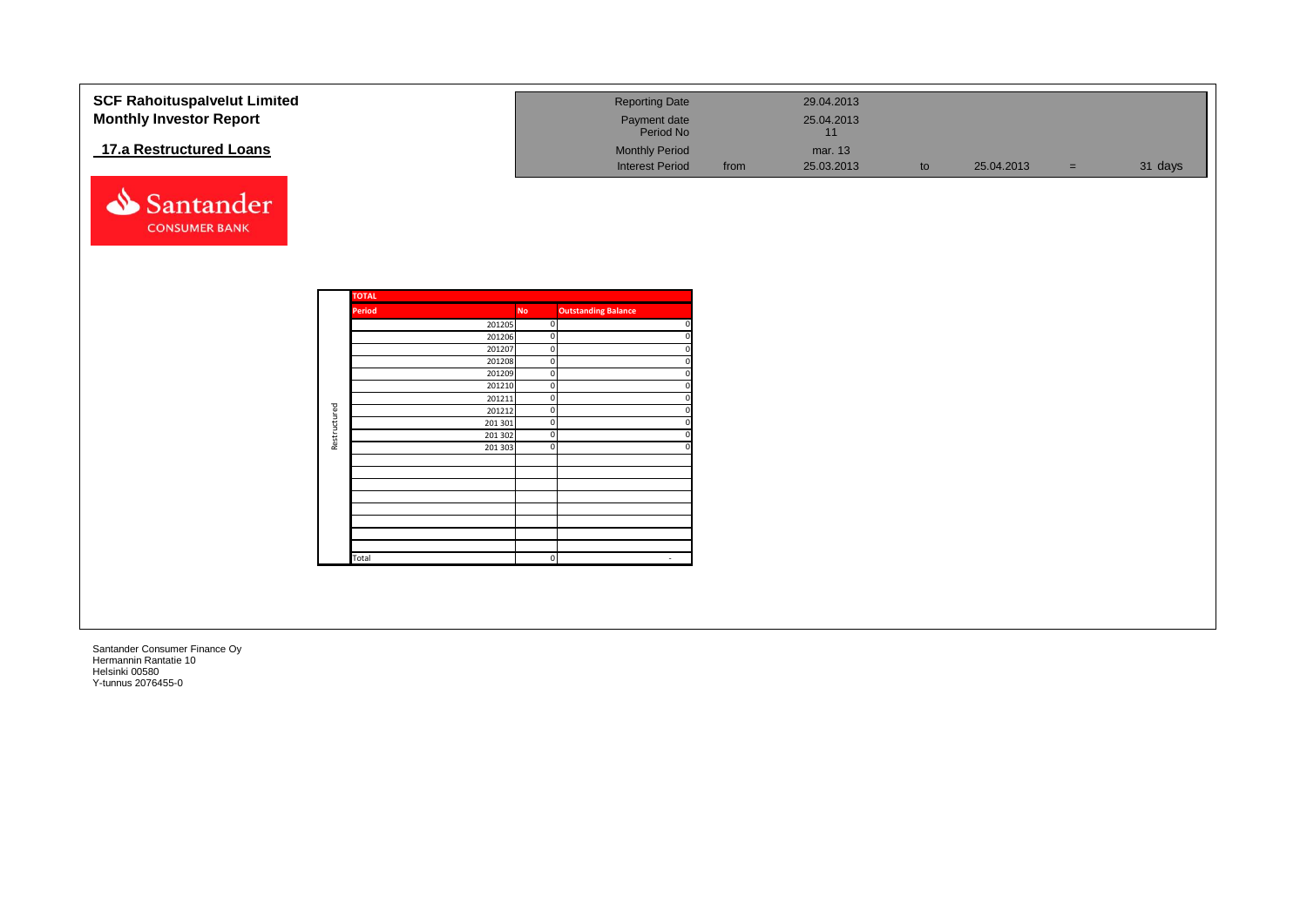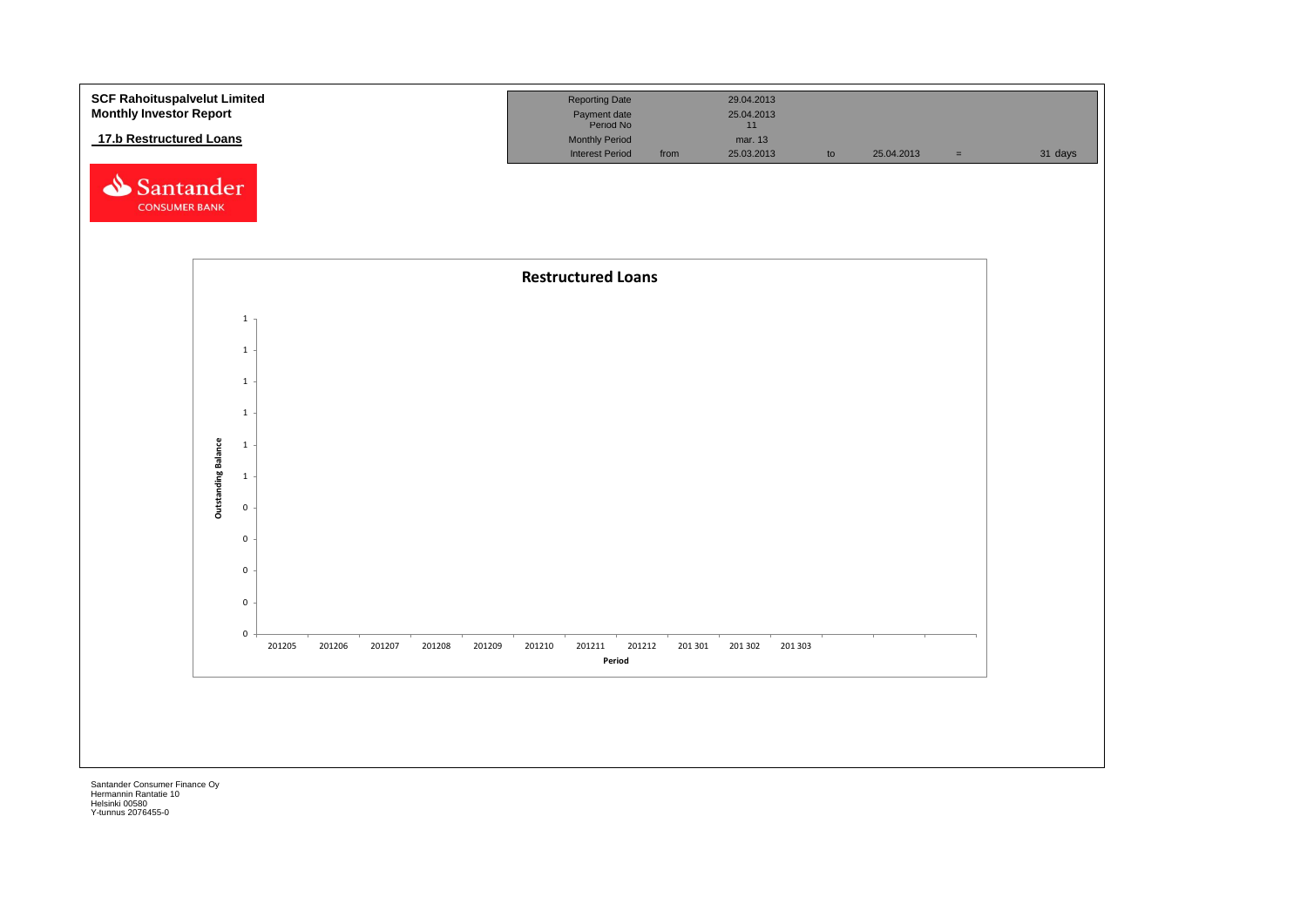| <b>SCF Rahoituspalvelut Limited</b> | <b>Reporting Date</b>     |      | 29.04.2013 |            |     |         |  |
|-------------------------------------|---------------------------|------|------------|------------|-----|---------|--|
| <b>Monthly Investor Report</b>      | Payment date<br>Period No |      | 25.04.2013 |            |     |         |  |
| 18. Defaults, recoveries and loss   | <b>Monthly Period</b>     |      | mar. 13    |            |     |         |  |
|                                     | <b>Interest Period</b>    | from | 25.03.2013 | 25.04.2013 | $=$ | 31 days |  |



|                        |                                 | <b>Recovery</b><br>Quarter |                   | 2012 3                    |      | 20124             |                           |         |  |  |
|------------------------|---------------------------------|----------------------------|-------------------|---------------------------|------|-------------------|---------------------------|---------|--|--|
| <b>Default Quarter</b> | <b>Default</b><br><b>Amount</b> | No Of Loans                | <b>Recoveries</b> | Cum.<br><b>Recoveries</b> | Loss | <b>Recoveries</b> | Cum.<br><b>Recoveries</b> | Loss    |  |  |
| 2012 03                | 263 458                         | 23                         |                   |                           |      | 128 273           | 128 273                   | 135 184 |  |  |
| 2012 04                | 356 966                         | 15                         |                   |                           |      | 93 797            | 93 797                    | 263 168 |  |  |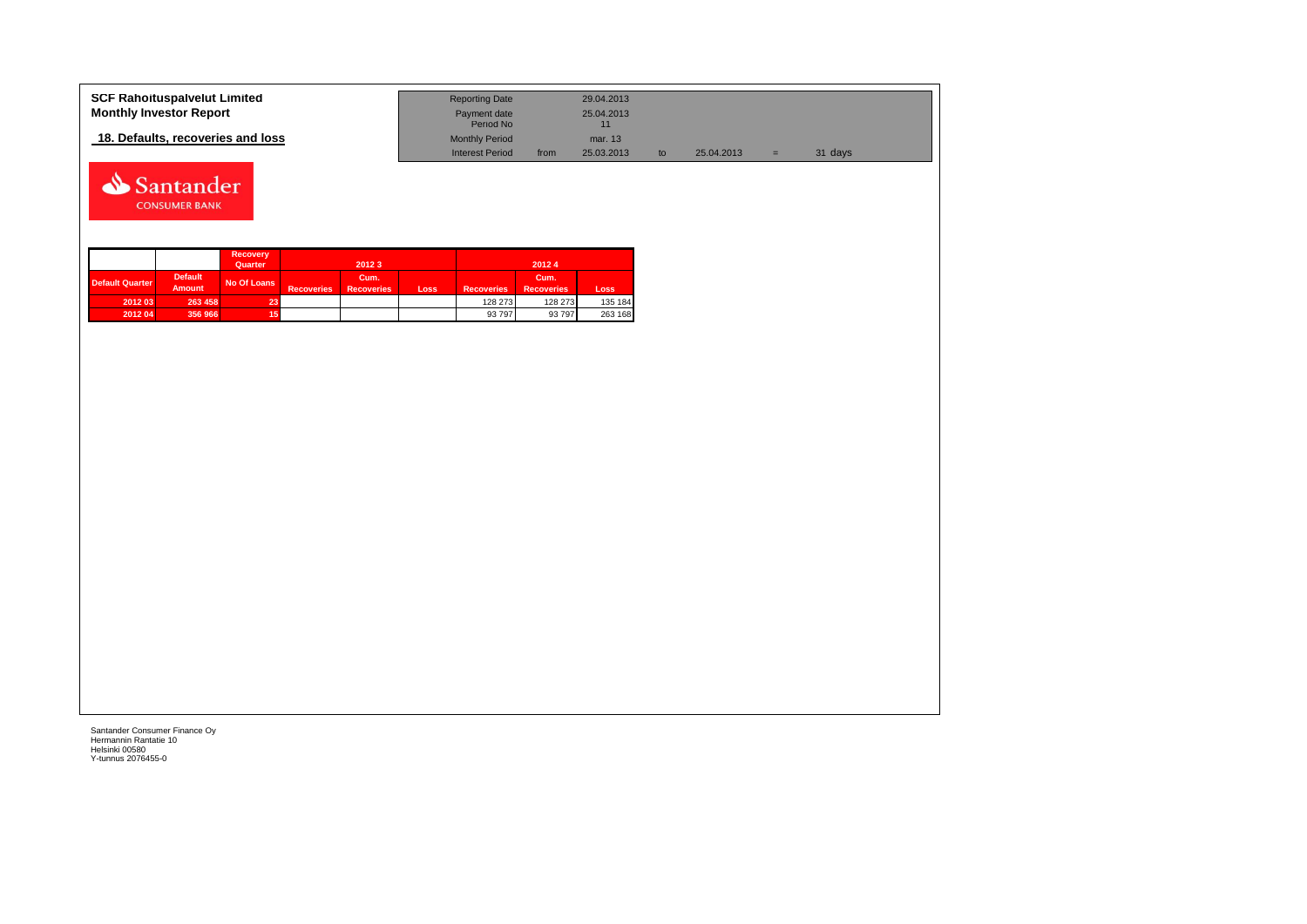| <b>SCF Rahoituspalvelut Limited</b><br><b>Monthly Investor Report</b>                                                                                                                                                                                                                                                                                                                 |                  | <b>Reporting Date</b><br>Payment date                                                                                                                                                                                  | 29.04.2013<br>25.04.2013    |    |            |     |         |
|---------------------------------------------------------------------------------------------------------------------------------------------------------------------------------------------------------------------------------------------------------------------------------------------------------------------------------------------------------------------------------------|------------------|------------------------------------------------------------------------------------------------------------------------------------------------------------------------------------------------------------------------|-----------------------------|----|------------|-----|---------|
| 19. Priority of Payments                                                                                                                                                                                                                                                                                                                                                              |                  | Period No<br><b>Monthly Period</b><br><b>Interest Period</b><br>from                                                                                                                                                   | 11<br>mar. 13<br>25.03.2013 | to | 25.04.2013 | $=$ | 31 days |
| ⇘<br>Santander<br><b>CONSUMER BANK</b>                                                                                                                                                                                                                                                                                                                                                |                  |                                                                                                                                                                                                                        |                             |    |            |     |         |
| <b>Purchaser Priority of Payments</b>                                                                                                                                                                                                                                                                                                                                                 |                  |                                                                                                                                                                                                                        |                             |    |            |     |         |
| Purchaser Available Distribution Amount                                                                                                                                                                                                                                                                                                                                               | $+$              | 17 625 902,53 EUR                                                                                                                                                                                                      |                             |    |            |     |         |
| Senior Expenses                                                                                                                                                                                                                                                                                                                                                                       |                  | 2 375,01 EUR                                                                                                                                                                                                           |                             |    |            |     |         |
| Servicing Fee                                                                                                                                                                                                                                                                                                                                                                         |                  | 139 493,12 EUR                                                                                                                                                                                                         |                             |    |            |     |         |
| Interest on Loan to Issuer                                                                                                                                                                                                                                                                                                                                                            |                  | 1 257 866,40 EUR                                                                                                                                                                                                       |                             |    |            |     |         |
| Principal on Loan to Issuer                                                                                                                                                                                                                                                                                                                                                           |                  | 16 226 168,00 EUR                                                                                                                                                                                                      |                             |    |            |     |         |
| Principal on Purchaser Subordinated Loan                                                                                                                                                                                                                                                                                                                                              |                  | <b>EUR</b><br>$\sim$                                                                                                                                                                                                   |                             |    |            |     |         |
| <b>Issuer Priority of Payments</b><br><b>Issuer Available Distribution Amount</b><br>Senior Expenses<br>Net Swap Payments<br>Interest Notes Class A<br>Payments to Liquidity Provider<br>Principal Payments on Class A<br>Interest Notes Class B<br>Principal Payments Class B<br>Payments to Reserve Fund<br>Interest Issuer Subordinated Loan<br>Principal Issuer Subordinated Loan | $\ddot{}$        | 24 714 412,91 EUR<br>1 083,34 EUR<br>324 612,50 EUR<br>177 056,00 EUR<br><b>EUR</b><br>$\omega_{\rm{max}}$<br>16 226 168,00 EUR<br>83 499,00 EUR<br>- EUR<br>7 229 385,00 EUR<br>19 410,50 EUR<br><b>EUR</b><br>$\sim$ |                             |    |            |     |         |
| <b>Termination Payment Swap Counterparty</b>                                                                                                                                                                                                                                                                                                                                          |                  | <b>EUR</b><br>$\sim$<br>653 198,57 EUR                                                                                                                                                                                 |                             |    |            |     |         |
| Payment to Purchaser<br><b>Purchaser Priority of Payments: Second Pass</b><br>Available Distribution Amount<br>Servicer Advance Fund Replenishment<br>Interest on Purchaser Subordinated Loan (SAF)<br>Principal on Purchaser Subordinated Loan (SAF)<br>Payment of residual funds to Seller                                                                                          | $\ddot{}$<br>$=$ | 653 198,57 EUR<br><b>EUR</b><br>$\sim$<br>268,49 EUR<br><b>EUR</b><br>$\overline{a}$<br>652 930,08 EUR                                                                                                                 |                             |    |            |     |         |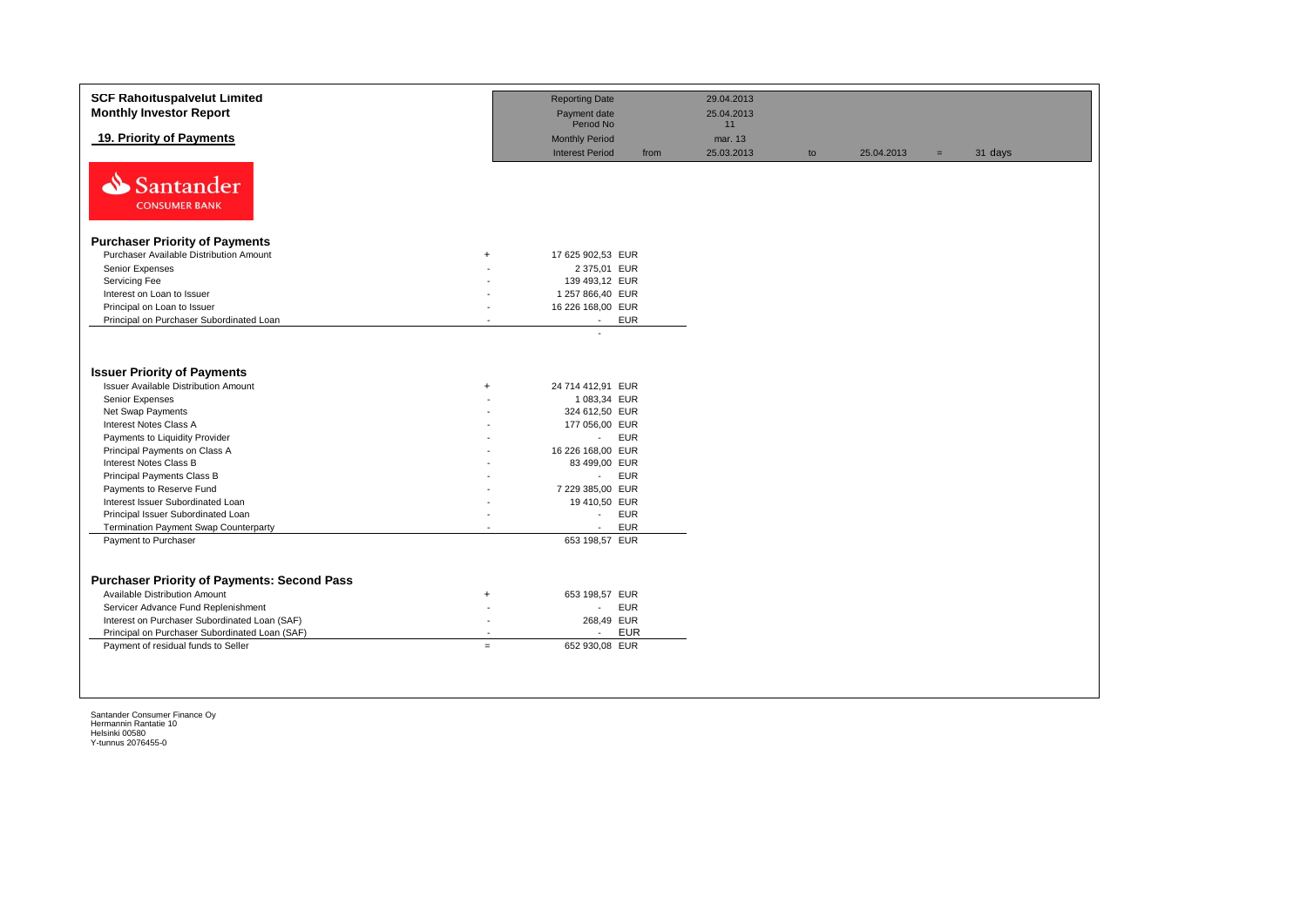| <b>SCF Rahoituspalvelut Limited</b><br><b>Monthly Investor Report</b><br><b>20. Transaction Costs</b> |                                        | <b>Reporting Date</b><br>Payment date<br>Period No<br><b>Monthly Period</b><br><b>Interest Period</b><br>from | 29.04.2013<br>25.04.2013<br>11<br>mar. 13<br>25.03.2013<br>to | 25.04.2013 | 31 days<br>$=$ |  |
|-------------------------------------------------------------------------------------------------------|----------------------------------------|---------------------------------------------------------------------------------------------------------------|---------------------------------------------------------------|------------|----------------|--|
| antander<br><b>CONSUMER BANK</b>                                                                      |                                        |                                                                                                               |                                                               |            |                |  |
| <b>Transaction Costs</b>                                                                              | <b>All Notes</b>                       | <b>Class A</b>                                                                                                | <b>Class B</b>                                                |            |                |  |
| Senior Expenses                                                                                       | 2 375,01 EUR                           |                                                                                                               |                                                               |            |                |  |
| Interest accrued for the Period                                                                       | 260 555,00 EUR                         | 177 056,00 EUR                                                                                                | 83 499,00 EUR                                                 |            |                |  |
| Cumulative Interest accrued                                                                           | 4718360,00 EUR                         | 3 670 238,00 EUR                                                                                              | 1 048 122,00 EUR                                              |            |                |  |
| <b>Interest Payments</b>                                                                              | 260 555.00 EUR                         | 177 056,00 EUR                                                                                                | 83 499,00 EUR                                                 |            |                |  |
| <b>Cumulative Interest Payments</b>                                                                   | 4718360,00 EUR                         | 3 670 238,00 EUR                                                                                              | 1 048 122,00 EUR                                              |            |                |  |
| Interest accrued on Subordinated Loans for the Period                                                 | 19 678,99 EUR                          |                                                                                                               |                                                               |            |                |  |
| Cumulative Interest accrued on Subordinated Loans                                                     | 237 106,62 EUR                         |                                                                                                               |                                                               |            |                |  |
| Interest Payments on Subordinated Loans                                                               | 19 678,99 EUR                          |                                                                                                               |                                                               |            |                |  |
| Cumulative Interest Payments on Subordinated Loans                                                    | 237 106,62 EUR                         |                                                                                                               |                                                               |            |                |  |
| Unpaid Interest for the Period                                                                        | <b>EUR</b><br>$\sim$                   |                                                                                                               |                                                               |            |                |  |
| <b>Cumulative Unpaid Interest</b>                                                                     | <b>EUR</b><br>$\overline{\phantom{a}}$ |                                                                                                               |                                                               |            |                |  |
|                                                                                                       |                                        |                                                                                                               |                                                               |            |                |  |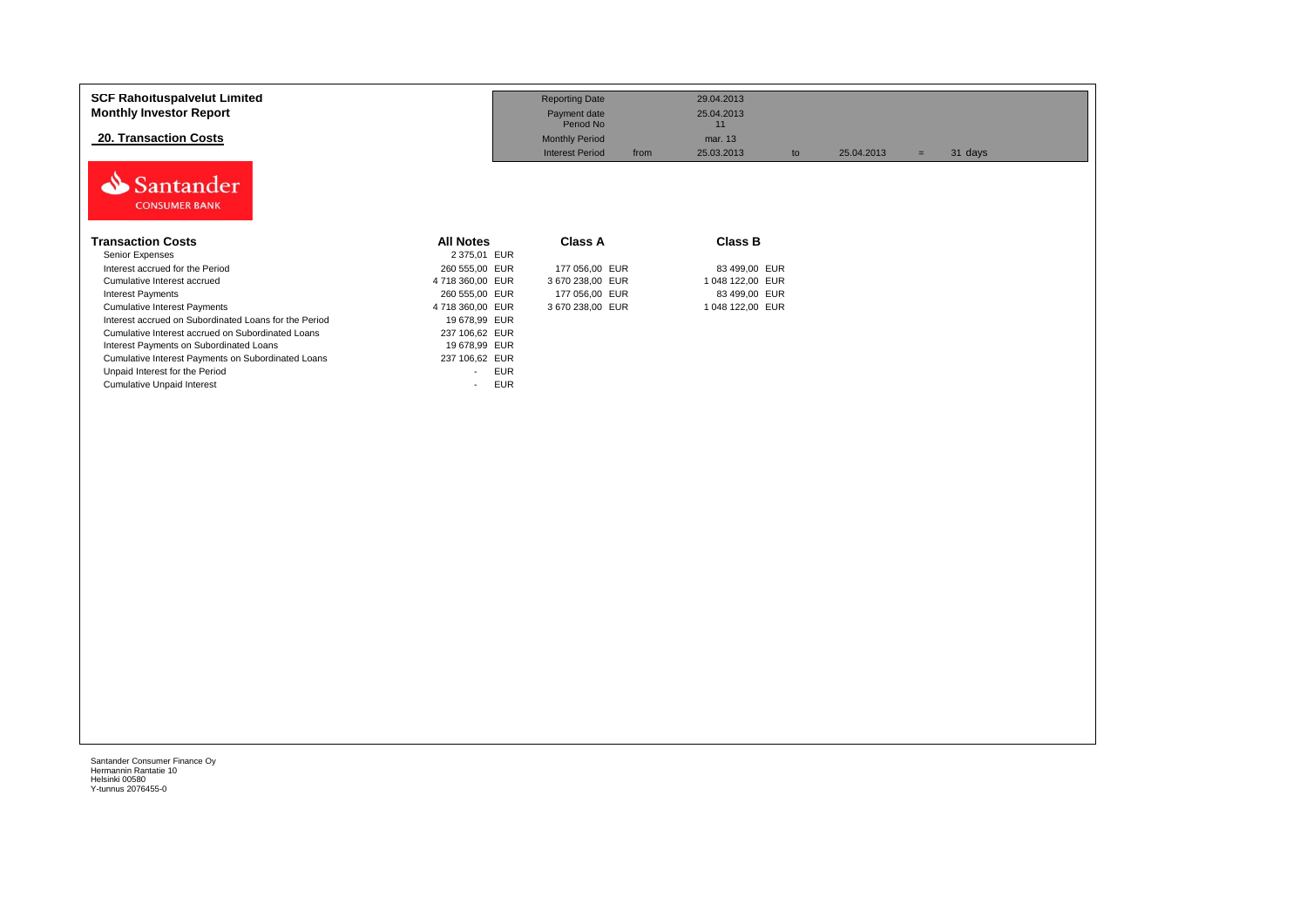|                                                                                                                             | <b>Reporting Date</b><br>Payment date<br>Period No<br><b>Monthly Period</b><br><b>Interest Period</b><br>from | 29.04.2013<br>25.04.2013<br>11<br>mar. 13<br>25.03.2013 | to                                          | 25.04.2013 | $\equiv$ | 31 days |
|-----------------------------------------------------------------------------------------------------------------------------|---------------------------------------------------------------------------------------------------------------|---------------------------------------------------------|---------------------------------------------|------------|----------|---------|
|                                                                                                                             |                                                                                                               |                                                         |                                             |            |          |         |
| <b>Banco Santander SA</b><br>yes<br>576 536,10 EUR                                                                          |                                                                                                               |                                                         |                                             |            |          |         |
| Fixed Floating Interest Rate Swap<br>256 628 885,31 EUR<br>0,1180 %<br>1 258 949,74 EUR<br>934 337,24 EUR<br>324 612,50 EUR |                                                                                                               |                                                         |                                             |            |          |         |
|                                                                                                                             |                                                                                                               |                                                         |                                             |            |          |         |
|                                                                                                                             |                                                                                                               |                                                         |                                             |            |          |         |
|                                                                                                                             |                                                                                                               |                                                         | Based on calculations as of 19th April 2013 |            |          |         |